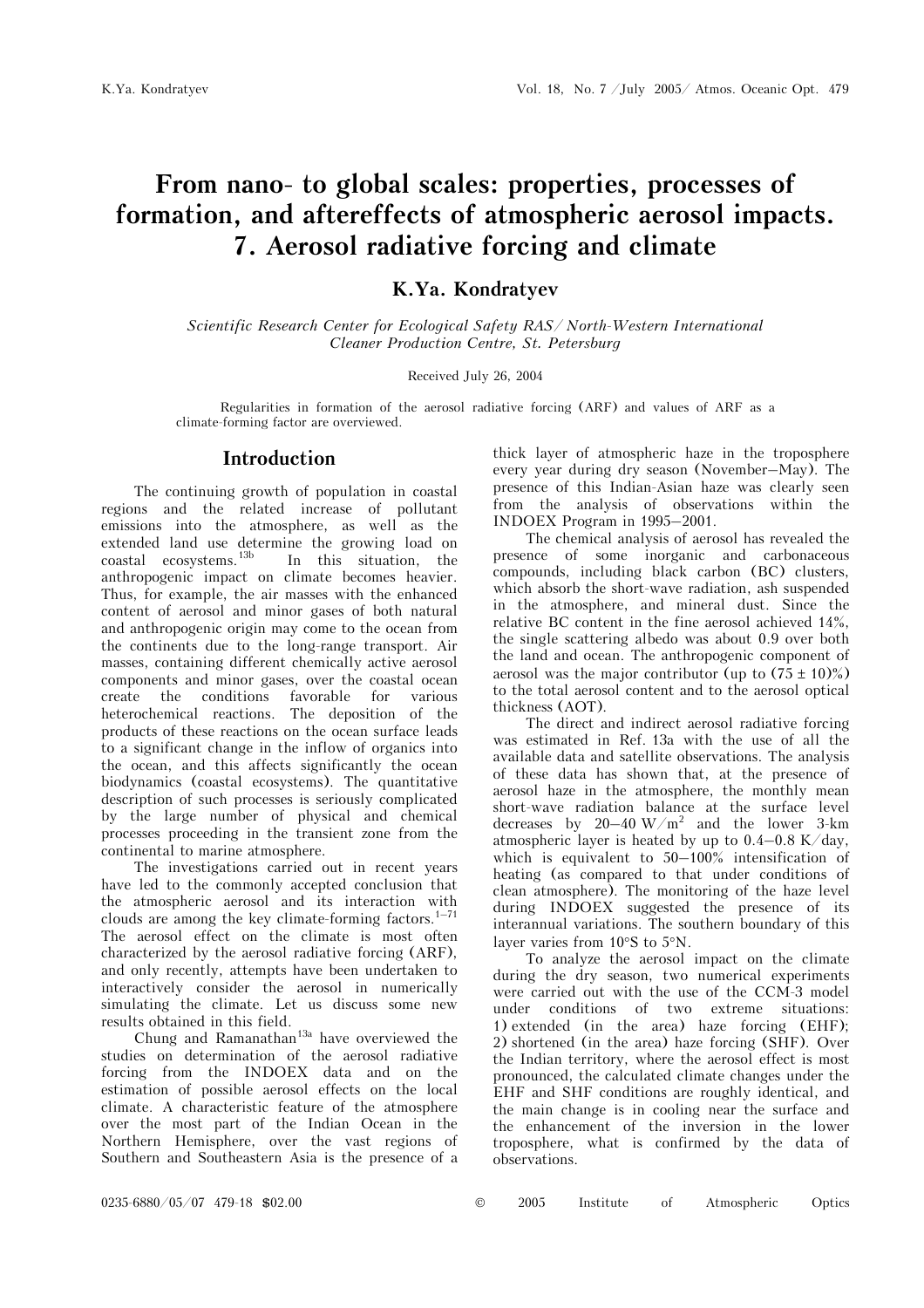Because of stabilization of the atmospheric boundary layer, the evaporation and turbulent heat flux on the land become weaker. The spatial distribution of precipitations, which significantly depends on the location of the southern boundary of the aerosol haze, changes considerably. The forcing factors, manifesting themselves as changes in the evaporation and in the turbulent heat flux, affect the spatial distributions of the atmospheric circulation and precipitations, and the effect of EHF is more significant. One of the key manifestations of the reaction to the presence of the haze layer is the suppression of the convection in the western sector of tropics of the Pacific Ocean, which influences the variability of El Niño. Since in this case the trade winds weaken over the Pacific Ocean and warming is formed in the eastern part of the ocean, Chung and Ramanathan<sup>13a</sup> supposed that the Indo-Asian aerosol haze may play an important role in the formation of the amplitude and frequency of El Niño in the forthcoming decades. The presence of such a relation is also demonstrated by the results of numerical simulation with the use of the Cane–Zebiak model of the atmosphere–ocean system.

Determination of the long-wave radiative forcing due to the Saharan dust aerosol<sup>71</sup> was of great significance for this sort of studies. The monthly average RF value for September of 2000 was  $7 \text{ W/m}^2$ , which characterizes the marked aerosolinduced warming.

### **1. Some aspects of the ARF retrieval techniques**

The reliability of ARF estimates depends on many factors, one of which is the reliability of the information about the aerosol optical thickness.

As was noted in the paper by Chylek et al.,<sup>14</sup> the maximum permissible error of the satellite-based estimates of the outgoing radiation flux of  $\Delta F = 0.5 \text{ W/m}^2$  requires the accuracy aerosol optical depth (AOD) τ retrievals to be about  $\Delta \tau = 0.015$  over the land and to  $\Delta \tau = 0.010$  over the ocean. None of the current operational satellite based instruments for AOD retrieval has been able to achieve this accuracy. The RMSE (Root Mean Square Error) of the AVHRR (Advanced Very High Resolution Radiometer) is typically between 0.06 and 0.15, while the RMSE of the MODIS (Moderate Resolution Imaging Spectroradiometer) over the land has been estimated to be  $\Delta \tau = 0.05 + 0.2\tau$ , which varies between  $\Delta \tau = 0.07$  and  $\Delta \tau = 0.21$  within the limit of usual aerosol optical depth between  $\tau = 0.1$ and  $\tau = 0.8$ . The Department of Energy research satellite instrument, Multispectral Thermal Imager (MTI), is capable of retrieving aerosol optical depth with an accuracy of  $\Delta \tau = 0.03$  using an off nadir viewing at medium scattering angles.

Theoretical analysis shows that the uncertainties in aerosol phase function (due to uncertainties in the aerosol particle shape, size distribution, and optical properties) are the major obstacles for achieving tolerable accuracy of the aerosol optical depth retrievals. These uncertainties lead to a much larger errors in the aerosol optical depth retrievals at large scattering angles (usually at close to nadir viewing) than at off nadir views at medium scattering angles. Based on the theoretical analysis and on MTI experience, it was suggested that in order to achieve the required accuracy in AOD retrieval, future satellite instruments using a single or dual-view AOD retrieval algorithm should use off-nadir views at medium scattering angles (between 50° and 100°).

Myhre et al.<sup>52</sup> have compared the aerosol optical depth (AOD) for an 8-month period (November 1996 – June 1997), derived over the oceans with five different retrieval algorithms applied to processing data of four satellite instruments: AVHRR, OCTS, POLDER, and TOMS. Large uncertainties in the global mean AOD were found. There was at least a factor of 2 differences between the AOD values retrieved. The largest uncertainties, found in the Southern Hemisphere, are probably caused by differences in the cloud screening procedure.

According to the IPCC (Intergovernmental Panel on Climate Change) Report published in 1995*,*  the indirect (connected with the effect of aerosol on the optical properties of clouds) globally averaged aerosol climate forcing, characterized by the aerosol indirect effect (AIE), varies from 0 to  $-1.5 \text{ W/m}^2$ . Six years later (in the IPCC Report–2001) this range was extended: from 0 to  $-4.8 \text{ W/m}^2$ .

As was noted by Brenguier,<sup>6</sup> one of the uncertain factors is mizzle in clouds, which are formed in the atmospheric boundary layer (ABL). In particular, this circumstance illustrates the importance of adequate reconstruction of the dynamics of cloud cover in the ABL. Another problem is connected with the consideration (parameterization) of small-scale processes in the ABL and their nonlinearity. Thus, for example, activation of aerosol as cloud condensation nuclei (CCN) is determined by the upward motions at the cloud base level, which should be reconstructed with the spatial resolution (along the horizontal) about 100 m. Modern parameterization schemes are still far from meeting such requirements.

The needs for taking into account the interactions among various processes determining the cloud cover dynamics and its effect on the microphysical and optical properties of clouds creates serious difficulties. In this connection, the attention was first paid to the aerosol-induced increase in the number concentration of cloud droplets, leading to the corresponding changes in the cloud albedo and AIE. This effect was called the *first indirect effect* of clouds on climate. Then the need for considering the *second indirect effect* was understood. This effect manifests itself through the change in the intensity of precipitation formation under the effect of aerosol. The reconstruction of this effect requires a description of the interrelation between microphysical characteristics of clouds and ABL dynamics. The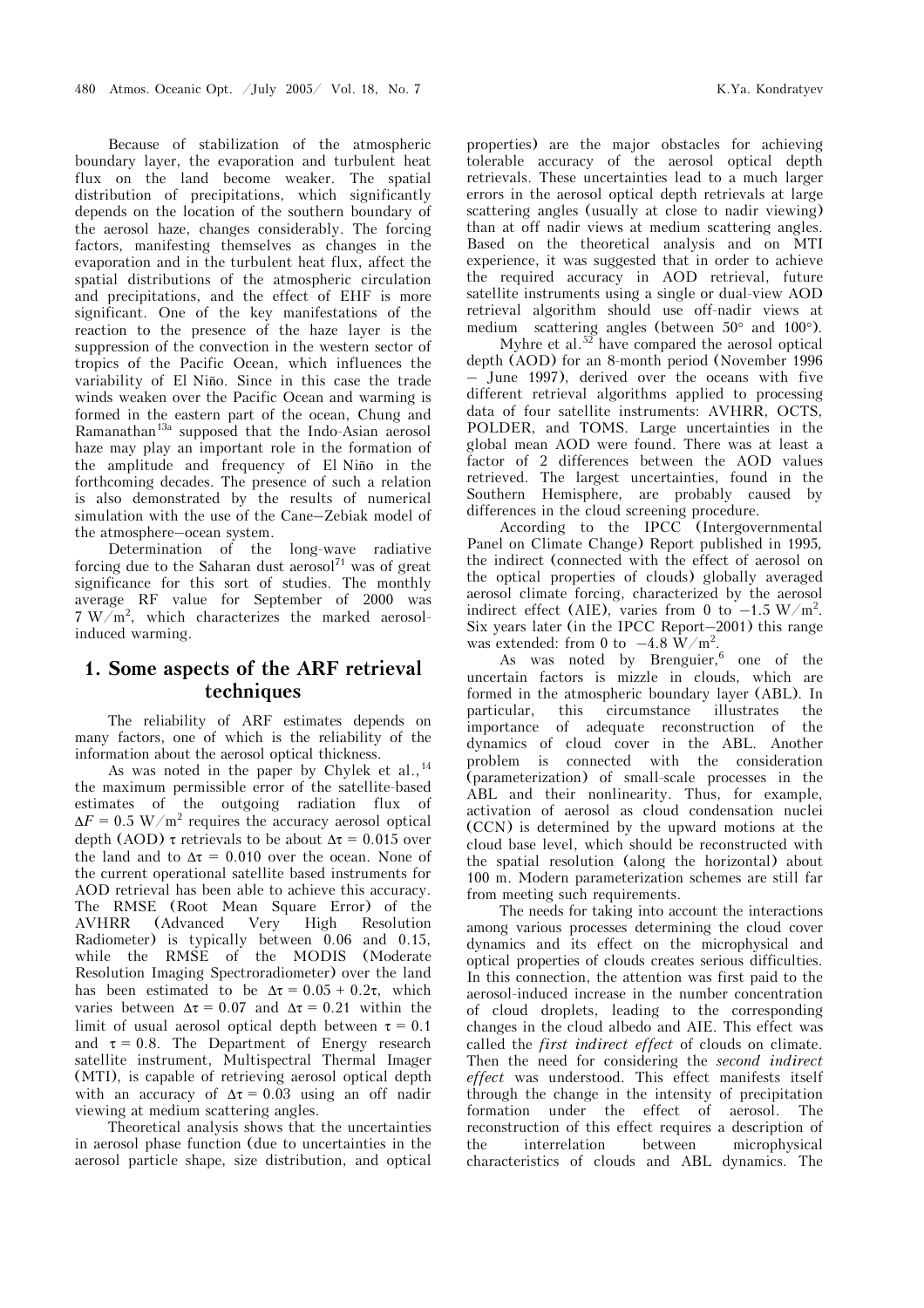significance of the *"semi-indirect" effect*, arising due to the aerosol absorption of the short-wave radiation, which prevents the development of cloud cover, was analyzed as well (Johnson et al., Ref. 35a).

It is an important problem to provide for the interactive consideration of all the three types of aerosol impact on the ABL, clouds, and AIE. It was just this problem, the solution of which was among the main objectives of the ACE-2 field observational experiment carried out in 1997 in the region of the Canary Islands. A part of the ACE-2 program (CLOUDCOLUMN) was devoted just to the study of the indirect effect of the anthropogenic aerosol on climate. In 1999 the European Commission supported further investigations in this field within the PACE (Parameterization of the Aerosol indirect Climatic Effects) Project.

As was noted by Mitra, <sup>48a</sup> the Indian Ocean Experiment (INDOEX) was the first integrated problem-oriented international observation program, whose main objective was to study the aerosolinduced radiative and climate forcing on the regional and global climate with the due regard for the corresponding feedbacks. The preliminary stage of INDOEX started in 1996–1997, and the major part of observations was carried out in 1988–1999 with participation of specialists from many institutions and agencies of India, the USA, Europe, and from Maldives and Mauritius. It was a multi-platform campaign combining ground-based, shipborne, spaceborne and airborne observations.

Although the campaign assumed obtaining information on the content and properties of aerosols and most significant optically active trace gases  $(O_3,$ CO,  $NO_x$ ,  $SO_2$ , etc.), the subsequent analysis concentrated on aerosols targeted on obtaining data on the direct and indirect radiative forcing of aerosols. The most interesting and often surprising results of this study were the detection of an extensive tropospheric haze layer with an appreciable component of black carbon and clear evidences of long-range transport of aerosols and trace gases.

Obtaining of the variety of information about aerosol has opened the possibility of analyzing its effect on climate, health, and agriculture, while various data on trace gases allowed further investigations within the Chemical Weather Program. An important component of the INDOEX Program was the observation from onboard *Sagar Kanya* Research Vessel (India), which made a cruise in January–March 1999 before the start of the mission by *Ronald H. Brown* Research Vessel (USA), which conducted an east-west cruise along the 20°S parallel in the region of the clean air to the south of the Intertropical Convergence Zone (ITCZ), as well as in the region of the Arabian Sea (along 15°N, toward India). The comparison of ARF values in the regions with the clean atmosphere and in the presence of a thick aerosol layer has shown that in the later case the ARF was 6 to 10 times higher, achieving  $-35.3 \ \mathrm{W/m^2}$  (coastal zone) and  $-18.6 \ \mathrm{W/m^2}$ (dusted maritime atmosphere).

Feingold et al. $^{24}$  have checked the Twomey hypothesis on the indirect effect of atmospheric aerosol on climate using the data of ground-based remote observations under the ARM Program at a continental US site in the region of Great Plains (Oklahoma). According to this hypothesis, aerosol particles in clouds, functioning as cloud condensation nuclei, favor the increase of the number concentration of fine particles and thus cause the increase of the cloud albedo, what leads to climate cooling (an important aspect of this hypothesis is the assumption of constant liquid water content of clouds).

The solution of the problem of aerosol–cloud interaction is significantly complicated by the presence of numerous feedbacks, arising due to interactions among microphysical, dynamical, and chemical processes. In Ref. 24, the response of nonprecipitating clouds to changes in aerosol load was analyzed assuming constant liquid-water content of the clouds. This reaction was quantified as the relative change of the cloud-drop effective radius due to relative change in the aerosol extinction. This was done in a single column of air at a temporal resolution of 20 s (spatial resolution of 100 m). Cloud-drop effective radius was derived from data acquired with a cloud radar and microwave radiometer. Aerosol extinction was measured below the cloud base using a Raman lidar. Results suggested that aerosols associated with maritime or northerly air trajectories tend to have a stronger effect on clouds than aerosols associated with northwesterly trajectories that also have local influence. There was good correlation (0.67) between the cloud response and a measure of cloud turbulence.

The processes of interaction in the aerosol– cloud–radiation system, determining the indirect effect of aerosol on climate, are still poorly studied, though they are potentially important factors in the formation of the radiative forcing (the spread of the corresponding estimates is determined by variations from  $-0$  to  $-4.8 \text{ W/m}^2$ ). Certainly, the contribution from lower-level stratus clouds to AIE is important, because: 1) their albedo is more sensitive to variations of cloud microphysical characteristics than the high albedo of the upper-level clouds (this is a manifestation of the first indirect effect of aerosol on clouds and climate); 2) moderate geometric thickness of clouds is often sufficient for droplets to achieve the size of precipitating droplets, and therefore even a small increase in the number concentration of cloud droplets *N* can prevent the precipitation, which affects the liquid water content and albedo of clouds (this is the cause of the second indirect effect of aerosol on climate).

To analyze the formation and variability of AIE and to justify the AIE parameterization, Menon with  $co$ -workers<sup>48</sup> have compared, while working in ACE-2 and PACE, six different single-column models (SCMs) of the processes in the aerosol–clouds–radiation system, determining the aerosol effect on climate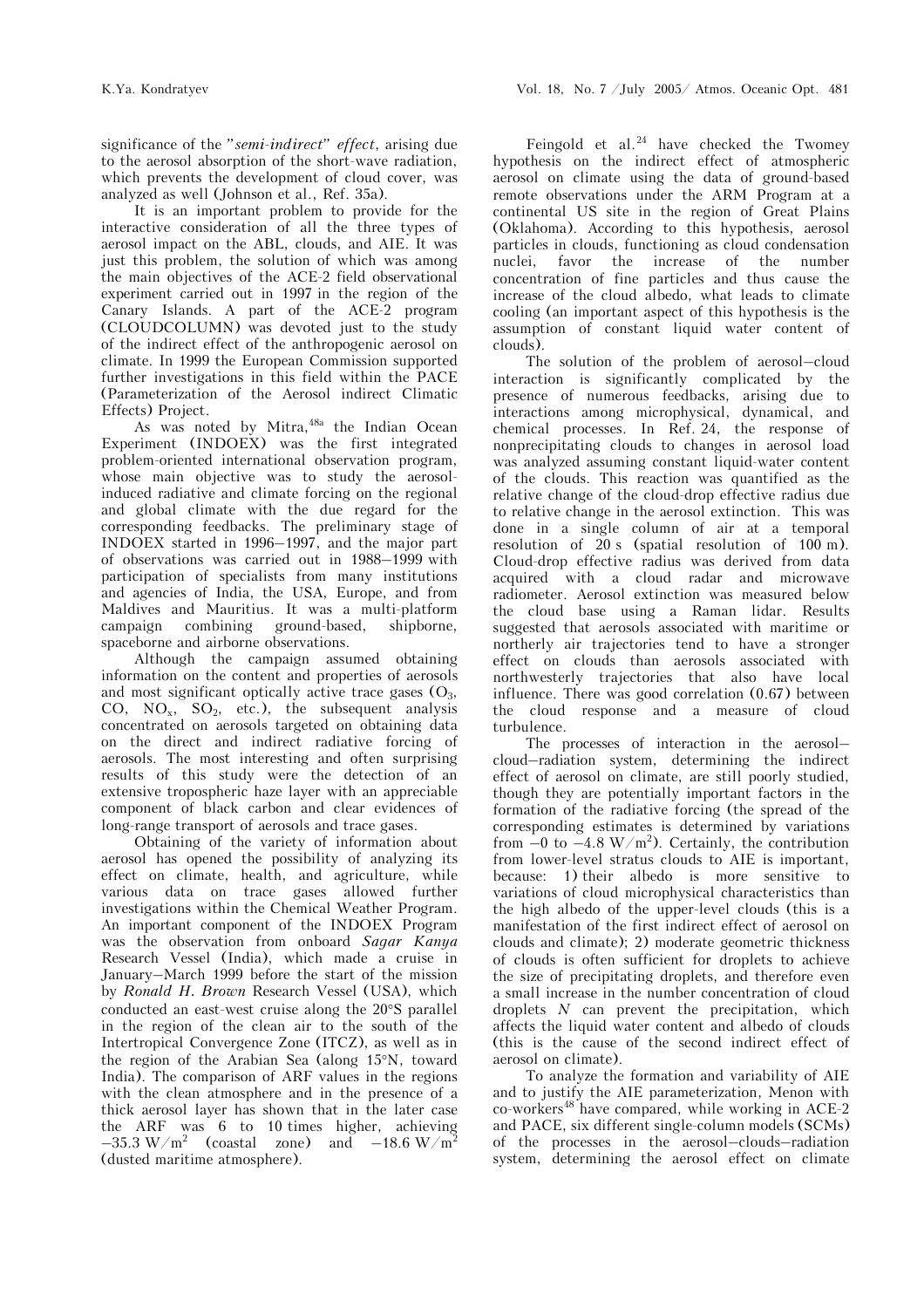under the conditions of clean and polluted atmospheric boundary layer (ABL). This study has been performed in three stages. First, SCMs were configured with the same fine vertical resolution as the ACE-2 *in situ* database to evaluate the numerical schemes for prediction of aerosol activation, radiative transfer, and formation of precipitation. Second, the same test was performed at a poorer vertical resolution. Finally, SCMs were run for a 24 to 48 h period to examine predictions of the boundary layer clouds when initialized with large-scale meteorological fields. Several schemes were tested for the prediction of cloud droplet number concentration (*N*).

The results obtained in Ref. 48 showed noticeable discrepancies compared to empirical schemes due to biases in the diagnosed cloud base vertical velocity. Prognostic schemes exhibited a larger variability than the diagnostic ones, due to coupling between aerosol activation and drizzle scavenging in the calculation of *N*.

When SCMs were initialized at a fine vertical resolution with locally observed vertical profiles of liquid water content, predicted optical properties were comparable with the observed ones. However, the agreement becomes worse at a poor vertical resolution. Predicted precipitation fluxes were severely underestimated and improve when accounting the sub-grid variability of the liquid water content. Results from the 24–48 h runs suggested that most models have problems in simulating boundary layer cloud morphology. As a result, models significantly overestimated cloud optical properties. Improved cloud morphologies were obtained for models with subgrid inversions and subgrid cloud thickness schemes.

During the Lindenberg Aerosol Characterization Experiment (LACE 98), airborne measurements of aerosol size distribution, fine-particle concentration, particle absorption coefficient, backscatter coefficient, depolarization, and chemical composition, as well as ground-based measurements of spectral particle optical depth and spectral backscatter and extinction coefficients were performed. Fiebig with<br>co-workers<sup>25</sup> compared the measured optical compared the measured optical parameters with the numerically simulated ones; the simulations made assumed the aerosol to consist of sulfuric acid near the tropopause and mixtures of ammonium sulfate and soot in the remaining column. (see also Ref. 53b by Osborne et al.).

This comparison provided for the closure (agreement between the calculations and measurements) within 25% for the optical depth of the column, which included a biomass-burning aerosol of North American origin, and inferred a soot volume fraction of 35% for this aerosol. Assuming the biomass-burning aerosol to be an ensemble of spheroidal particles of prolate shapes with the average aspect ratio of 1.3, the calculated depolarization agreed with the lidar measurement data, whereas comparing the spectral backscatter coefficient showed the soot to be externally mixed with the nonabsorbing particles. With the two-stream

approximation, the local, instantaneous, cloud-free radiative forcing of the biomass-burning aerosol at the tropopause was estimated to be  $-5.8 \text{ W/m}^2$  with a corresponding optical depth of 0.09 at 710 nm wavelength and solar zenith angle of 56°. The radiative forcing of aerosol of the biomass-burning origin is equally sensitive to the state of mixture of particles (internal or external) and the surface albedo.

 In the context of the problem on indirect effect of atmospheric aerosol on climate through the aerosol-induced changes in the microphysical and optical characteristics of clouds, Peng and Lohmann<sup>54</sup> have discussed the results of two Canadian field studies of the influence of anthropogenic aerosols on the shape of the cloud droplet size spectra. The calculated cloud albedo scaled by the parameter β, which is a function of the relative dispersion of cloud droplet spectra ε, characterizing the mean droplet radius and the radius variance, showed better agreement with the independently measured cloud albedo values than the cloud albedo calculated without scaling. The scaling factor β  $\left[\beta = (1 + 2\varepsilon^2)^{2/3} / (1 + \varepsilon^2)^{1/3}\right]$  positively correlated with the cloud droplet number concentration. A linear relationship between β and the cloud droplet number concentration obtained from different field studies was applied to the ECHAM4 general circulation model. The correction made with the account of the parameter β, reduced the global mean indirect aerosol effect at the top of the atmosphere including the dispersion effect by  $0.2 \text{ W/m}^2$  as compared with the reference simulation.

The indirect effect of aerosol on climate, manifesting itself in the atmospheric boundary layer*,*  is determined by a series of interactions of the aerosol with the dynamical, microphysical, and optical properties of clouds. The income of aerosol particles, functioning as cloud condensation nuclei, into the atmosphere favors an increase in the cloud droplet number concentration (CDNC). As was already mentioned, the related increase of the optical thickness and the albedo of clouds at the constant liquid water content was called *the first indirect effect*, characterizing the effect of aerosol on climate.

 On the other hand, the changes in the cloud microstructure are also of great significance, as those affect the cloud dynamics (in the first turn, through the process of precipitation formation, changing the cloud lifetime and spatial extension, which determine the cloud albedo). This "microphysical" feedback, affecting the dynamics of the cloud cover, was called *the second indirect effect*, which determines the aerosol impact on climate. Although the increase of the cloud albedo related to the manifestations of the indirect effects is relatively small, it can be significant on the global scales as a factor, mitigating the warming due to the greenhouse effect in the atmosphere. That is why the study of AIE and its satellite monitoring are extremely urgent.

The objectives of the CLOUDCOLUMN (CC) Project, one of the five projects within ACE-2,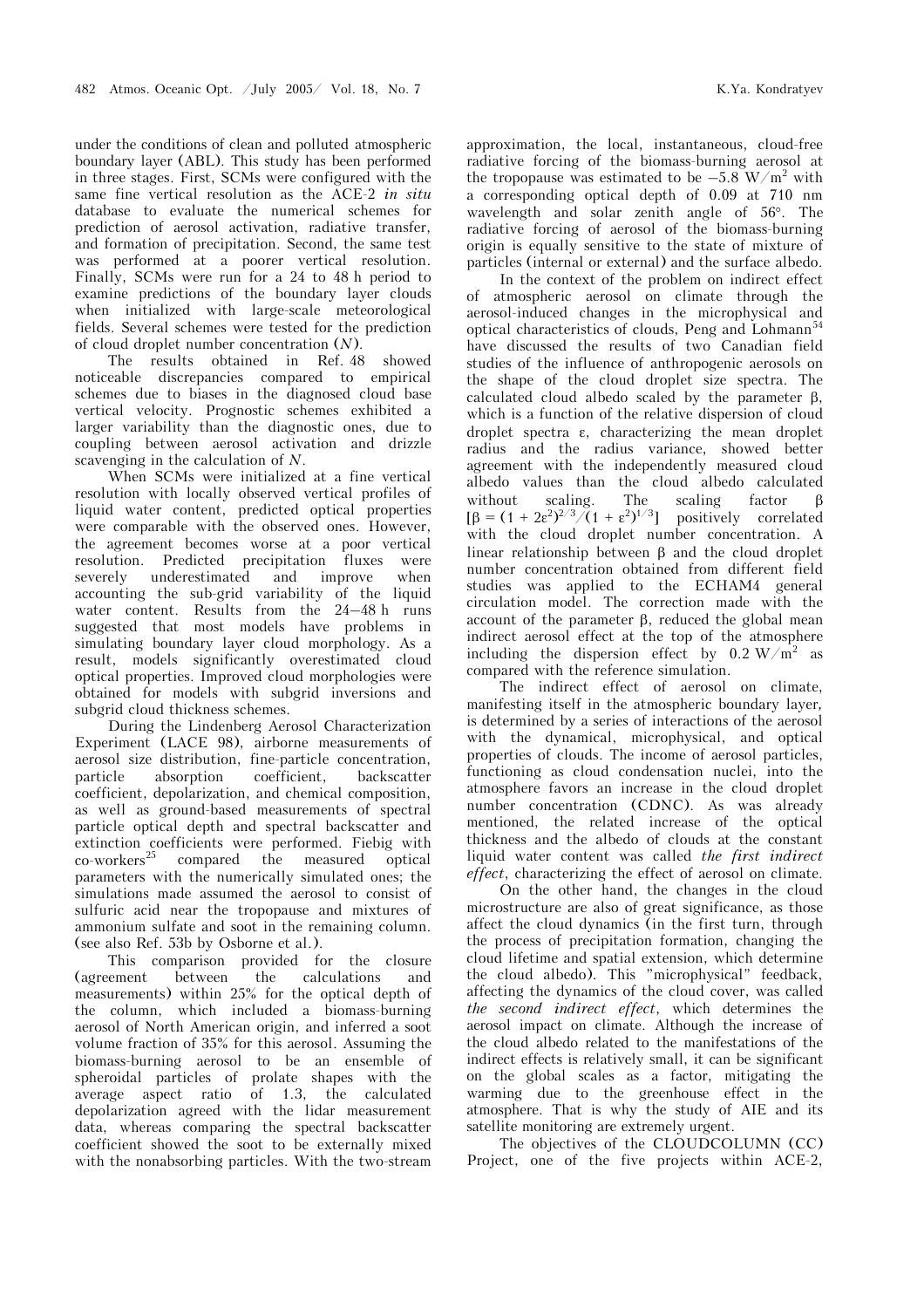discussed by Brenguier et al. in Ref. 7 were to study AIE for marine stratocumulus clouds and to justify the strategy of "closed" aerosol–cloud radiative experiments. The observations within the CC Project were carried out in June–July 1997 in the region of the Canary Islands with the use of instrumentation installed onboard three instrumented airplanes and at a ground site.

Reference 7 discussed the results of eight series of airborne observations of the microphysical characteristics of marine stratocumulus clouds in a wide range of the observation conditions (different physical-chemical properties of aerosol, CDNC ranging within  $50-25$  cm<sup>-3</sup>, etc.). The obtained unique set of observed microphysical and radiative characteristics of the cloud cover can be used in estimating the indirect effect of aerosol on clouds and climate based on the analysis of the relation between the optical thickness of clouds and the effective radius of cloud droplets. The correlation between these parameters is usually negative, but can become positive under conditions of the heavily polluted atmosphere. In fact, the most polluted cloud systems sampled during ACE-2 were slightly drier, hence thinner, than the marine and intermediate cases, hence producing a positive correlation between optical thickness and effective radius of droplets.

The so-called black carbon (BC), consisting of soot and smoke aerosols absorbing the short-wave radiation, is a product of incomplete combustion of various fuels (first of all, fossil fuels and biomass). The direct radiative forcing caused by BC and organic matter ( $OM$ ) was estimated to be from  $+0.16$ to  $+0.42 \text{ W/m}^2$ , and the net absorbed radiation was estimated as  $0.56-2$  W/m<sup>2</sup> (it was proposed to call the sum  $BC + OM$  the soot component produced due to the fossil fuel combustion). Aerosol produced by biomass burning makes up about 10% (in mass) of BC, and the RF for it was estimated to be from  $-0.16$  to  $-0.74 \text{ W/m}^2$ , whereas the radiation absorbed by it varies within  $0.75-2$  W/m<sup>2</sup>.

Components of the products of biomass and fossil fuel combustion responsible for light scattering mostly consist of the organic matter. These components (along with water-soluble organic and inorganic compounds, emitted into the atmosphere as components of smoke and soot compounds) can also be cloud condensation nuclei. This means that BC and OM emissions take part in the formation of the indirect RF due to the action of CCN on the formation of clouds and their properties. The available estimates show that their contribution may exceed 80% of the total indirect RF. The effect of BC can also cause local heating of the atmosphere and the accompanied reduction of the number of clouds and their liquid water content thus decreasing the albedo. With the earlier obtained estimates of the related semi-indirect RF, these estimates confirm the possibility of some additional climate warming caused by these effects.

In connection with the above-said, Penner et al.<sup>56</sup> have obtained new estimates of the effect of the soot

and smoke aerosol on climate using the GRANTOUR/CCM global climate model that accounts for the influence of BC contained in cloud droplets on the cloud albedo. The data collected in Table 1 characterize the annual average total content of different types of aerosol, used in the model considered. Numerical simulation of the direct, semidirect, and indirect RF with the allowance made for both short-wave and long-wave RF shows that the latter determines the reduction of the value or even alternation of the sign of the semi-direct RF, but not the enhancement of warming.

**Table 1. Annual average total atmospheric content of aerosol of different types in the Northern Hemisphere (NH), Southern Hemisphere (SH), and the globe** 

| Type of aerosol                    | NH    | <b>SH</b> | Globe |
|------------------------------------|-------|-----------|-------|
| Anthropogenic sulfates $SO_4^{2-}$ | 0.87  | 0.22      | 1.09  |
| Natural sulfates $SO_4^{2-}$       | 0.45  | 0.42      | 0.86  |
| Fossil-fuel OM                     | 0.39  | 0.03      | 0.41  |
| Fossil-fuel BC                     | 0.08  | 0.01      | 0.09  |
| Biomass-burning OM                 | 1.28  | 1.24      | 2.52  |
| Biomass-burning BC                 | 0.13  | 0.13      | 0.26  |
| OM emissions at the surface level  | 0.49  | 0.52      | 1.02  |
| BC emissions at the surface level  | 0.05  | 0.06      | 0.11  |
| Natural OM                         | 0.13  | 0.10      | 0.23  |
| Dust $(r < 1 \mu m)$               | 11.11 | 3.57      | 14.68 |
| Sea-salt aerosol $(r < 1 \mu m)$   | 1.82  | 2.85      | 4.68  |

The total RF significantly depends on the altitude of aerosol emissions, because the highaltitude emissions favor the enhancement of negative long-wave RF. In addition, the emissions of absorbing aerosol at high altitudes may favor the enhancement of clouds at lower altitudes, where, as a rule, the temperature may decrease. The globally mean short-wave direct RF at the top of the atmosphere (TOA) was estimated to be 0.17 W/m<sup>2</sup>. Within the framework of the "quasi-forcing,"<br>concept, which partly accounts the climatic concept, which partly feedbacks, the RF estimates are  $(0.28 \pm 0.32)$  W/m<sup>2</sup>.

 If, according to the earlier results, the radiation absorption by aerosol causes a decrease of the cloud amount and compensates for the aerosol-induced cooling, then the discussed results of numerical simulation (based on the concept of quasi-forcing) suggest that the total RF (determined by both the short-wave and long-wave radiation) appears to be smaller (more negative) than earlier. Thus, the effect of smokes and soot aerosol manifests itself as cooling, if we take into account the changes in the cloudiness and temperature, occurring during the RF formation.

 The calculations of short-wave RF with the allowance for "total" anthropogenic aerosol in regions, where the BC content exceeds  $2 \text{ mg/m}^2$ , gave the RF values of  $-3.0$  and  $-3.1 \text{ W/m}^2$  at aerosol emissions caused by biomass burning near the surface and in the middle troposphere, respectively. If the emissions of soot aerosol occur near the surface, then they cause, on the average, the heating of the troposphere at all levels and the decrease of the cloud amount near the surface. The total quasiforcing with the allowance for both short- and long-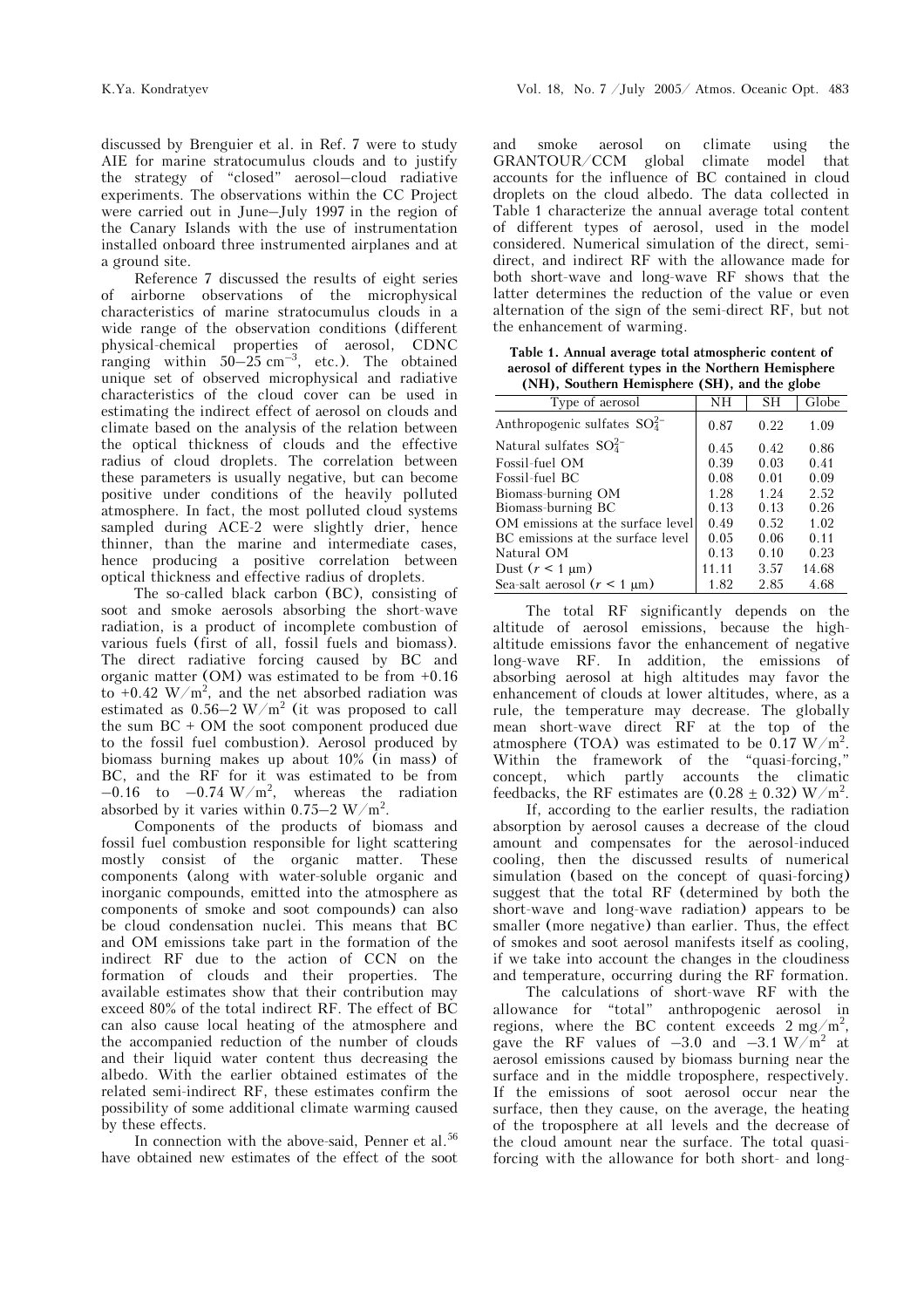wave radiation in the case of the soot aerosol appears to be close to zero.

The estimates obtained recently have indicated a very strong effect of the phase state of atmospheric ammonium sulfate aerosol (at the relative humidity about 80%) on the level of aerosol radiative forcing. It is also of great interest the effect of the phase state of aerosol on the heterogeneous chemical reactions. Although the processes of deliquescence (assimilation of water) and efflorescence (loss of water) by the pure ammonium sulfate are studied quite well, the main problem is the complex chemical composition of aerosol particles, including up to 50% and more (by mass) of organic compounds.

The analysis of aerosol samples collected at some sites of Western Europe has shown that about 60% of the organic carbon contained in the tropospheric aerosol are the water-soluble organic compounds. According to observations in a rural region of Austria, mono- and dicarboxylic acids make up about 11% (of the total content of organic carbon in cloud water). If the insoluble organic compounds prevent the assimilation of water by aerosol, then the soluble organics usually favors this process.

Because of the deficient information about the role of phase changes of aerosol, Brooks with coworkers<sup>8</sup> used a temperature controlled flow tube system equipped with Fourier transform infrared (FTIR) spectrometer for detection of particle phase and relative humidity and to measure the deliquescence and efflorescence of ammonium sulfate, maleic acid, and internally mixed maleic acid/ammonium sulfate particles. The results obtained indicated that maleic acid aerosols begin to take up water starting at a low relative humidity (*RH*) about 20%, and continue the uptake of water until the final deliquescence relative humidity of 89% is reached. Internally mixed particles containing maleic acid and ammonium sulfate were found to deliquesce at a lower relative humidity than either of the pure species. Efflorescence studies indicated that while pure maleic acid particles crystallize at about 18% *RH*, pure ammonium sulfate and all mixed aerosols effloresce at or just below 30% *RH*. Taken together, the results suggested that the presence of water-soluble organics internally mixed with ammonium sulfate aerosol could increase the range of conditions under which the aerosol is a solution.

Zender et al.70 have developed a numerical model for predicting the size-resolved distribution of atmospheric dust for climate and chemistry-related studies. This model is to be used as a component of climate models and chemical processes in the atmosphere. The Mineral Dust Entrainment and Deposition (DEAD) model was applied to reconstruct the global dust distribution with the allowance for the transformation of aerosol properties caused by the entrainment, dry and wet deposition, and chemical reactions with the participation of dust aerosol (DA). It was assumed that the soil texture is globally uniform and is replete with substances favoring saltation.

The soil erosion was parameterized by a new physically justified geomorphic index, which is proportional to the runoff area upstream of each DA source region. Dry deposition processes included sedimentation and turbulent mixing. Nucleation scavenging and size-resolved washout in both stratiform and convective cloud types were represented. Simulations broadly agreed with station observations and satellite-inferred dust distributions.

 Without invoking anthropogenic mechanisms, the DEAD model captured the seasonal migration of the transatlantic African dust plume and the spring maximum in Asian dust outflow and concentration over the Pacific. According to the estimates, the 1990s global annual mean and variability of  $D$  < 10  $\mu$ m dust were the following: yearly emission 1490  $\pm$  160 Tg/yr, interannual variability (burden)  $17 \pm 2$  Tg; and optical depth at  $0.63 \,\mu m$ ,  $0.030 \pm 0.004$ . The following data characterized the contributions of different continents (Tg/yr): 980 (Africa), 415 (Asia), 37 (Australia), 35 (South America), and 8 (North America). The emission, burden, and optical depth were significantly lower than some recent estimates. The model underestimates transport and deposition of East Asian and Australian dust to some regions of the Pacific Ocean. The underestimation of long-range transport of particles larger than 3 µm contributes to this bias. The experiments supported the hypothesis that dust emission "hot spots" exist in regions where alluvial sediments have accumulated and may be disturbed.

The heavy anthropogenic emissions of large amounts of trace gases under conditions of big cities attract growing attention to this problem in the context of possible effects on the environment and on the human health (in particular, on the formation of RF). One of the most prominent examples is the Mexico City, situated at 2240 m above the sea level (∼ 18°–20°N, 98°–100°W), which is surrounded by mountains, serving a barrier for the atmospheric circulation. The processes of formation of the city heat island are complicated in the Mexico City by the rugged relief. In the morning, when the cold air flows to the city down the mountain slopes, the situation of stagnant air and, correspondingly, concentrated pollution arises. After sunrise, the heating of the southwestern mountain slopes favors the income of the humid air from the Gulf of Mexico. The significant height of the Mexico City determines the decreased concentration of oxygen and favors the increase in the concentration of near-surface ozone.

 Based on the Northern Aerosol Regional Climate Model (NARCM), Munoz-Alpizar with coworkers<sup>49</sup> calculated the transport, diffusion, deposition, and size distributions of sulfur aerosol particles in the region of Mexico City. The model assumed only simple sulfur oxidation, not taking explicitly into account the urban air chemistry. Rather, it focused on detailed aerosol microphysics and 3D optical properties. The simulation performance was compared with the upper air and ground-based observations for the following specific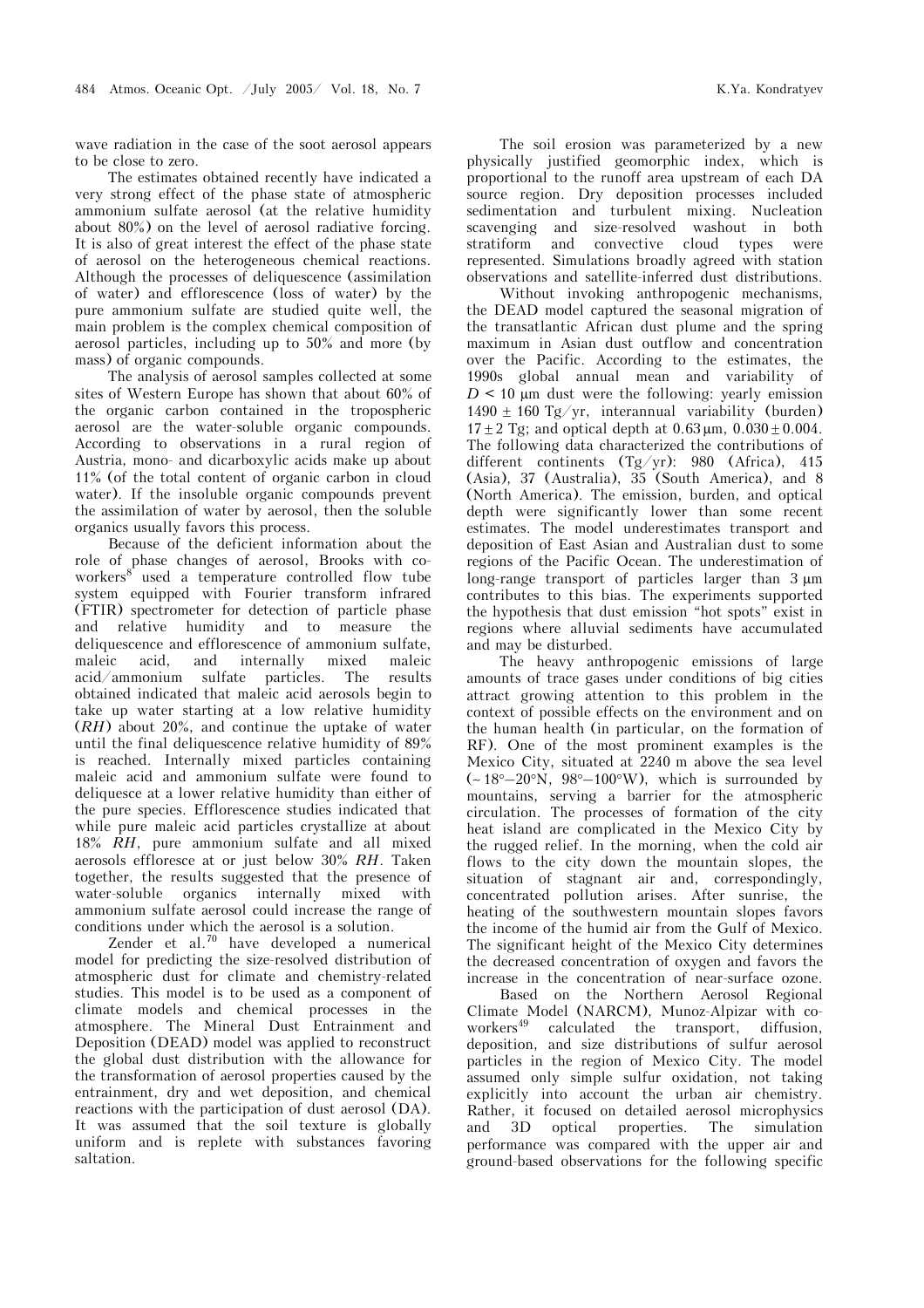days of intensive measurements: 2, 4, and 14 March, 1997. Time series at Mexico City airport showed lower values of the visibility in the morning due to a shallow boundary layer and higher values in the afternoon following the evolution of the boundary layer depth. Modeled visibility showed large dependence on the wind direction and size distribution of particles. It was found that better resolution of particle size led to better representation of coagulation processes and to more realistic size distributions, which showed a characteristic accumulation mode at 0.3 µm. As a result, the numerically simulated visibility was closer to the observed one.

In connection with the important role of sulfate aerosol (SA) in the formation of the direct and indirect effect of anthropogenic aerosol on the radiative climate forcing, particular interest has been shown in recent years to the numerical simulation of ARF. The calculated values of the globally mean direct and indirect RF vary, respectively, from –0.2 to  $-0.8$  and from 0 to  $-1.5 \text{ W/m}^2$ , that is, they are comparable with the positive RF due to the increase in the concentration of greenhouse gases. The wide uncertainty in the calculated ARF is mostly caused by the approximate character of the numerically simulated global spatiotemporal variability of the aerosol content in the atmosphere, as well as by the difficulties in the adequate consideration of the aerosol–cloud interaction.

Gong and  $\mathrm{Barrie}^{27}$  used the Canadian Aerosol Module coupled with the Canadian third generation Global Climate Model to simulate the global distributions of size-segregated sea salt and sulfate atmospheric aerosols of both anthropogenic and natural origin. A sectional model of 12 size bins was used to treat the size distribution of sea salt and sulfate, which were assumed to be internally mixed in each of the size bins. The spatial and temporal distributions predicted by the model compared reasonably well with observations, in particular, in the marine boundary layer (MBL). It was shown that sea salt particles redistribute the mass and number distributions of sulfate aerosols by serving as a quenching agent to nucleation and as an additional surface for condensation and by changing the cloud properties in the MBL. By differential simulations of the global sea salt and sulfate it was found that the presence of sea salt increases the mean diameter of sulfate aerosols by a factor of 2 over the MBL with high sea salt concentrations and reduces the global sulfate aerosol mass in the surface MBL layer by 5 to 75% depending on the sea salt distributions.

The high impacts are in the midlatitudes of both Northern and Southern Hemispheres with a minimum in the equatorial regions. In the polluted anthropogenic regions of North Pacific and Atlantic, sea salt reduces the sulfate concentration by 10 to 30%. The peak reduction of 50–75% occurs in the roaring 40s of the Southern Hemisphere in spring and fall. The impact of sea salt on the annual global mass and number loading was estimated to be 9.13% and 0.76%, respectively.

A reduction of 20–60% in the marine cloud droplet number concentrations (CDNC) was predicted because of the presence of sea salt, with greatest reduction in the roaring south 40s (40–70%) and in the midlatitude north (20–40%) where the sea salt concentrations were high. Along the equatorial regions some enhancement of total CDNC was simulated because of the presence of sea salt aerosols. It is planned for the future to estimate the effect of these changes in aerosol and cloud cover on the global climate.

The first indirect effect of aerosol on climate (Twomey effect) is explained based on the assumption that at the constant liquid water content (LWC) of clouds an increase in the number concentration of atmospheric aerosol (and, consequently, in the concentration of cloud condensation nuclei (CCN)) should lead to an increase in the concentration of cloud droplets and, thus, in the growth of cloud albedo. In this connection, Feingold<sup>23</sup> has performed the numerical simulation to analyze the possibility of using the extinction coefficient  $\alpha$ , reconstructed from the data of ground-based remote sensing, for the low-cloud atmosphere as a suitable proxy for the size distribution of aerosol affecting drop formation. The adiabatic model of cloud droplets, restricted to the consideration of a thin layer of nonprecipitating stratocumulus clouds (just in this case, the assumption of adiabaticity can be considered acceptable), allows the hygroscopically caused growth of CCN to be reconstructed and the condensation of water vapor on droplets (neglecting the coagulation growth of droplets) to be taken into account. The model was used to calculate the cloud microstructure at a given microstructure of ammonium sulfate aerosol under conditions of updrafts with the rate from 20 to 300 cm/s. A unimodal aerosol microstructure  $N_a$  was approximated by the lognormal particle size distribution at  $20 \leq N_a \leq 3000 \text{ cm}^{-3}$ , median radius of particles 0.03 ≤  $r_g$  ≤ 0.1 μm, and the parameter of the distribution width  $1.3 \leq \sigma \leq 2.2$ . Different values of the mass fraction of ammonium sulfate and the liquid water content of clouds were specified.

The investigations of the sensitivity of the cloud drop effective radius  $r_{e}$  to different input parameters had shown that  $r_e$  is most sensitive to LWC, a parameter often ignored in earlier indirect effect analyses. The relative importance of other parameters varies for different conditions but aerosol concentration  $N_a$  is consistently important. Updraft plays an increasingly important role under high aerosol loadings. The general analysis of the results showed that the use of aerosol extinction coefficient as a proxy for size distribution and composition tends to underestimate the magnitude of the first indirect effect. The possible systematic errors in the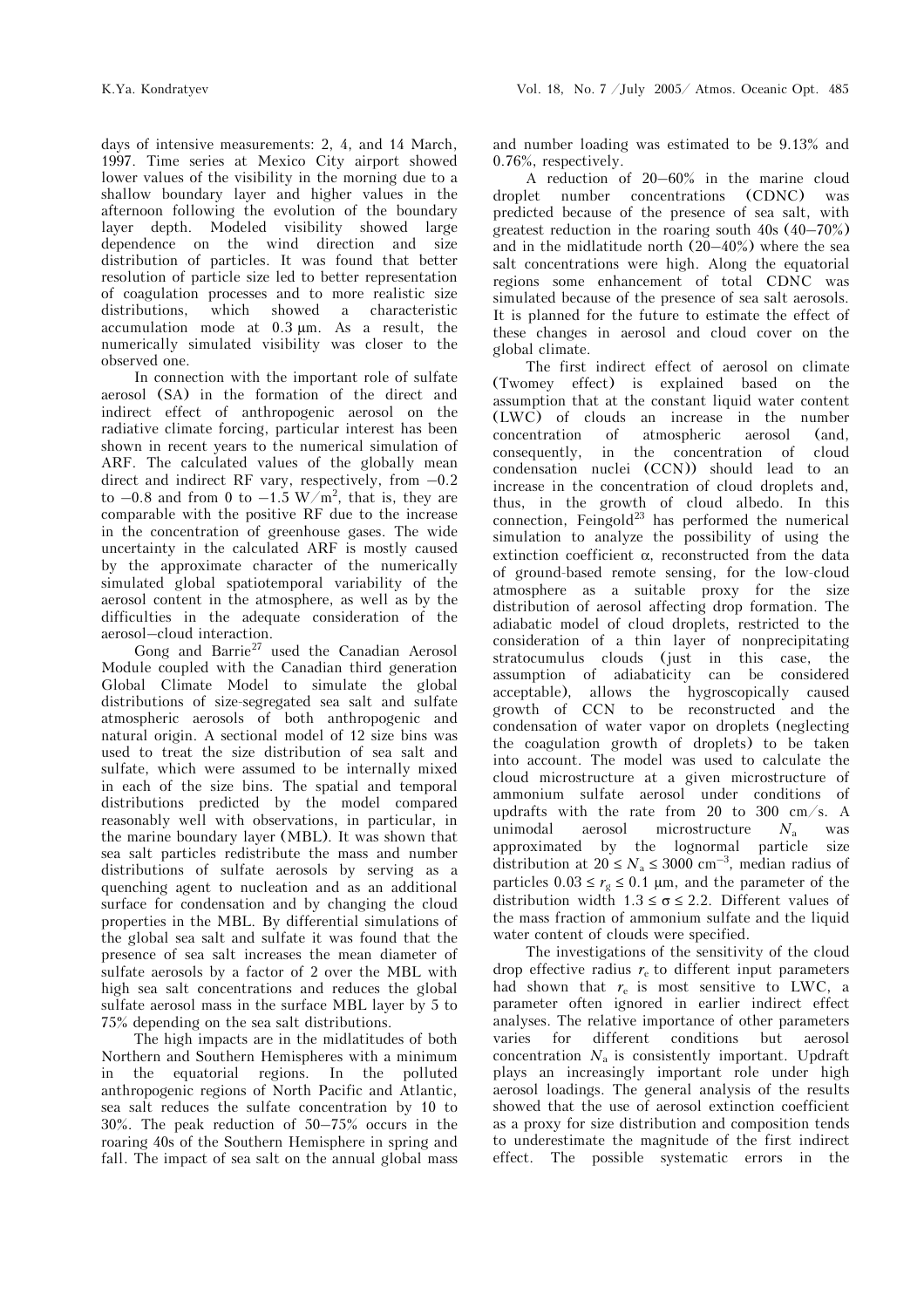extinction coefficient remain uncertain, because they depend on the varying characteristics of aerosol (thus, for example, the aerosol number concentration *N*a cannot be reconstructed from remote sensing data), updrafts, and LWC.

Feczkó with co-workers<sup>20,21</sup> estimated the radiative forcing due to aerosol and greenhouse gases in Hungary in the early 1980s. The results obtained revealed significant changes in RF caused by ammonium sulfate and carbon dioxide during the past 20 years. If the contribution to the climate warming from the greenhouse effect of the growing  $CO<sub>2</sub>$ <br>concentration increased by 60%, then the concentration increased by 60%, then the anthropogenic contribution to the climate cooling due to the sulfate aerosol decreased by 45%, that is, the joint effect of these two atmospheric constituents on the climate yielded its warming.

Different types of vegetation emit great amounts of non-methane hydrocarbon compounds (NMHC) into the atmosphere. The total level of emissions of NMHC, such as isoprene  $(C_5H_8)$ , monoterpenes  $(C_{10}H_{18})$ , sesquiterpenes  $(C_{15}H_{28})$ , and oxygencontaining compounds  $(C_nH_{2n-2}O)$ , in the growth period amounts to 825–1150 Tg C/yr, exceeding the level of the corresponding anthropogenic emissions (about 100 Tg  $C/yr$ ).

As Barr with co-authors<sup>4</sup> noted, the importance of such emissions is mostly determined by their influence on three atmospheric processes. The first one is that such NMHC as isoprene are produced in the course of carboxylization in plants and thus contribute considerably to the biospheric carbon cycle. The second process is connected with the fact that NMHC are chemically highly active with respect to major atmospheric oxidants, such as hydroxyl radicals (OH), ozone  $(O_3)$ , and nitrate radicals  $(NO<sub>3</sub>)$ . The reactions with the participation of these components yield dialkyl peroxide radicals  $(RO<sub>2</sub>)$ , which favor the efficient transformation of nitrogen monoxide (NO) into nitrogen dioxide  $(NO<sub>2</sub>)$ , which favors the increase of the ozone concentration in the atmospheric boundary layer. Finally, the oxidation of NMHC leads to the production of carbonyl compounds, such as formaldehyde (HCHO), which stimulates the processes of  $O_3$  formation. The oxidation of monoterpenes and sesquiterpenes yields an intense formation of fine carbonaceous aerosol with the particle diameter  $\leq 0.4$  µm (the production of such aerosol achieves 10–30%), which considerably affects various processes in the ABL.

Barr et al.<sup>4</sup> have analyzed the radiative influences produced by phytogenic aerosols over woodlands in the eastern Canada where measured aerosol concentrations resulted from α-pinene and βpinene oxidation processes. The studied forest ecosystem produced moderate amounts of biogenic hydrocarbons, with isoprene and pinene mixing ratios reaching 1.6 ppb. Once oxidized, these pinene levels gave rise to maximum phytogenic aerosol concentrations of  $5 \cdot 10^8$  cm<sup>-3</sup>. The amount of shortwave solar irradiance resulting from the interaction of aerosols with incoming radiation was quantified using the measured aerosol size distributions and concentrations.

For the irradiance levels measured on clear sky days in July and with aerosol concentrations in the range from 2000 to  $5000 \text{ cm}^{-3}$ , average daytime attenuation of solar irradiance amounted to  $0.04 \text{ W/m}^2$  with the diffuse component of  $0.01 \,\mathrm{W/m^2}$ . . The maximum extinction of solar irradiance reached 0.2  $W/m^2$ . This negative radiative influence could offset substantial fractions of the regional thermal forcing resulting from increased levels of greenhouse gases such as carbon dioxide. Phytogenic aerosol can also be of great importance as a factor affecting the optical properties of clouds serving the cloud condensation nuclei.

The global contribution of the plant cover to atmospheric emissions of volatile organic compounds (VOC) amounts to about 90%. Biogenic volatile organic compounds (BVOC) include isoprene  $(C_5H_8)$ , monoterpenes  $(C_{10}H_{16})$ , and other chemically active carbon compounds. The total carbon content in the global BVOC emissions can exceed 1 Gg/yr. Many BVOC react with near-surface ozone and other atmospheric oxidants, affecting significantly the atmospheric chemical processes on local, regional, and global scales. The presence of BVOC, for example, increases the residence time of methane in the troposphere by about 15%. The transformation of BVOC in the global atmosphere yields 13–24 Tg/yr of secondary organic aerosol, which is comparable with the level of production of carbonaceous aerosol due to burning of biomass and fossil fuel. As was noted by Levis et al.,  $40$  the biogenic aerosol affects significantly the radiative budget and the formation of cloud condensation nuclei. This means that BVOC emissions have a considerable impact on the global climate through their effect on the chemical processes, concentration of atmospheric aerosol, and the global carbon cycle. It is for this reason that IPCC recommended accounting the VOC emissions in the emission scenarios used in climate models. According to the corresponding estimates, the level of anthropogenic emissions of VOC in the middle in 1999 amounted to about 140 Tg  $C/yr$ , while the predictions for 2100 vary from  $\lt$  100 to  $\gt$  550 Tg C/yr. The emissions of BVOC depend on the plant species and on the ambient conditions (air temperature, solar irradiance, plant water supply, concentration of  $O_3$ and  $CO<sub>2</sub>$ ).

Levis and co-authors<sup>40</sup> described an algorithm developed based on field and laboratory observations, which allows one to calculate BVOC emissions. This algorithm is incorporated in CCSM (version 2.0; developed at the National Center for Atmospheric Research, Boulder, Colorado, USA), as a component of the atmosphere–ocean–sea ice and land model, aimed at integrating biogeochemical processes in this model. Two simulations were performed: 1) a landonly simulation driven with prescribed atmospheric data and satellite-derived data on vegetation and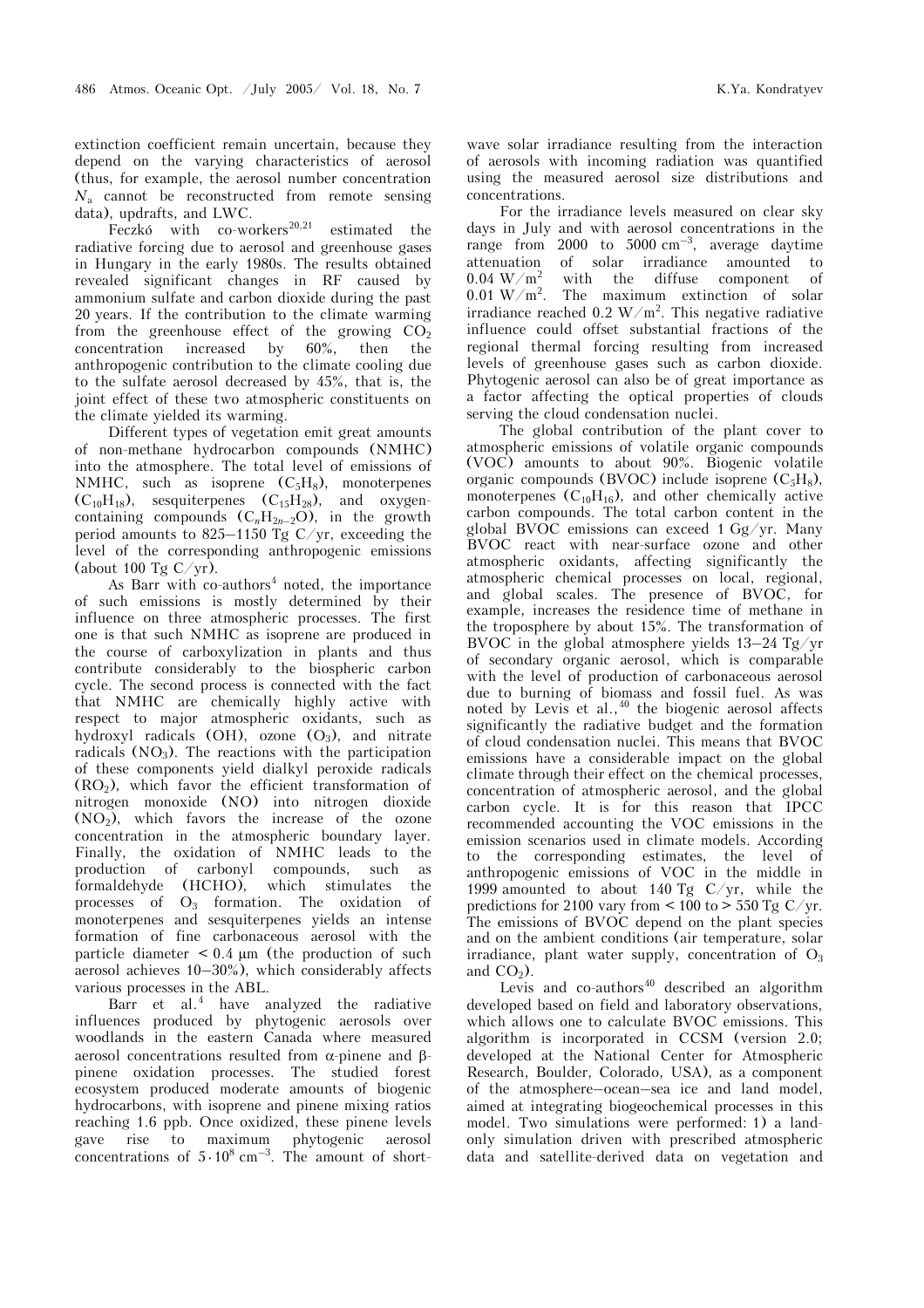2) a fully coupled processes in the climatic system including pre-calculated vegetation dynamics.

In both of these cases, warm and forested regions emitted more BVOC than other regions what well agrees with observations. At a preset vegetation cover, global terrestrial isoprene emissions of 507 Tg C per year compared well with other model simulations. With the dynamics of vegetation included, the BVOC emissions responded to climate changes. The interannual variability of the simulated biogenic emissions can exceed 10% of the estimated annual anthropogenic emissions provided in the IPCC emission scenarios. This determines the necessity to include BVOC emissions in the interactive global climate models.

# **2. IGAC, ACE-Asia, and INDOEX projects**

The International Global Atmospheric Chemistry Program (IGAC) has conducted a series of Aerosol Characterization Experiments (ACE) that integrate *in situ* measurements, satellite observations, and models to reduce the uncertainty in calculations of the climate forcing due to aerosol particles. As was noted by Huebert et al.,<sup>30</sup> ACE-Asia, the fourth in this series of experiments, consisted of two focused components: (1) An intensive field study that sought to quantify the spatial and vertical distribution of aerosol concentrations and properties, the processes controlling their formation, evolution, and fate, and the column-integrated radiative effect of the aerosol (late March through May 2001). (2) A longer-term network of ground stations that used *in situ* and column-integrated measurements to quantify the properties of aerosols (aerosol optical thickness, etc.) in 2000–2003.

Three aircraft, two research ships, a network of lidars, and many surface sites gathered data on Asian aerosols. In addition, satellite observations were widely used. Numerical simulations of aerosol formation, transport, and transformation on the basis of chemical transport models (CTMs) were integrated into the program. The model results were used in the forecast mode during the intensive observation period to identify promising areas for airborne and shipborne observations, when the content of dust aerosol in the atmosphere was anomalously high. The testing and improvement of a wide range of aerosol models (including microphysical, radiative transfer, CTM, and global climate models) was one of the important tasks of the observations.

The main result of ACE-Asia is the various information about aerosol, illustrating the wide variability of its physical and optical properties, determined by the complex chemical composition of aerosol as a mixture of the natural dust aerosol and anthropogenic components such as black carbon, sulfates, nitrates, and organic compounds. The observations revealed the key role of aerosol in the formation of radiative forcing. Thus, for example, under clear sky conditions, the direct ARF in April

achieved  $-30 \text{ W/m}^2$ . The results of ACE-Asia give rise to new questions to be addressed thus dictating the need in continuation of such studies.

The Yangtze delta region of China is a key agricultural area that experiences relatively high aerosol loadings. Xu and co-authors<sup>68</sup> have discussed the measurements conducted with a multichannel (at the wavelengths of 380, 440, 500, 675, and 875 nm) sun photometer. The measured values were the aerosol optical depth,  $\tau_{\lambda}$ , scattering coefficient,  $\sigma_{sc}$ , and absorption coefficient,  $\sigma_{ab}$ , as well as the downward photosynthetically active radiation (400– 700 nm), DPAR. The measurements were conducted from October 28 to December 1 of 1999 in China (Linan, 30°17′N, 119°45′E at the background station of atmospheric monitoring). The measurements aimed at characterization of the aerosol radiative properties and estimating the direct aerosol radiative forcing in this region. The direct aerosol radiative forcing for photosynthetically active radiation (PAR) and total solar radiation  $(0.2-4.0 \mu m, \text{TSR})$  at both the ground surface and at the top of the atmosphere (TOA) were estimated based on the measurements using two radiative transfer models.

The model estimate of the mean cloud-free instantaneous direct aerosol radiative forcing (at the solar zenith angle  $< 70^{\circ}$ ) is  $-73.51 \, \mathrm{W/m^2}$  for PAR  $(0.2 < \tau_{500} < 1)$  at the surface, what agrees with the value of  $-74.4 \text{ W/m}^2$  derived directly from the measurements of DPAR and aerosol optical depth ( $\tau_{500}$ ). Based on measured mean  $\tau_{500}$  value of 0.61, and the estimated cloud optical depth and cloud cover of 5.0 and 50%, respectively, the 24-h mean direct aerosol radiative forcing at the surface for PAR was estimated to be approximately  $-11.2 \text{ W/m}^2$ . This suggested that the amount of PAR reaching the surface over the Yangtze delta region is reduced by 16% under the direct radiative effect of aerosols.

The model results also indicated that the cloudfree 24-h average direct aerosol radiative forcing at the TOA for TSR is  $-30.4$  W/m<sup>2</sup>. When the presence of clouds was considered, the mean direct aerosol radiative forcing at the TOA for TSR was estimated to be approximately  $-12.1 \text{ W/m}^2$ . This value is roughly an order of magnitude greater than the estimated global mean aerosol radiative forcing of  $-0.3$  to  $-1.0 \text{ W/m}^2$  suggested by the *Intergovernmental Panel on Climate Change* [1996]. Overall, this study indicated that aerosols have a substantial impact on the amount of radiation reaching the surface as well as on the short-wave radiation balance at the TOA.

Radiative forcing of aerosols and clouds in the region of East China Sea were studied using data from surface radiation measurements, satellite remote sensing, and model simulation conducted in April 2001.53 The estimates of the aerosol direct forcing obtained strongly depended on the method used for estimation of the aerosol properties, especially on the single scattering albedo, generating the method dependent difference about 40%.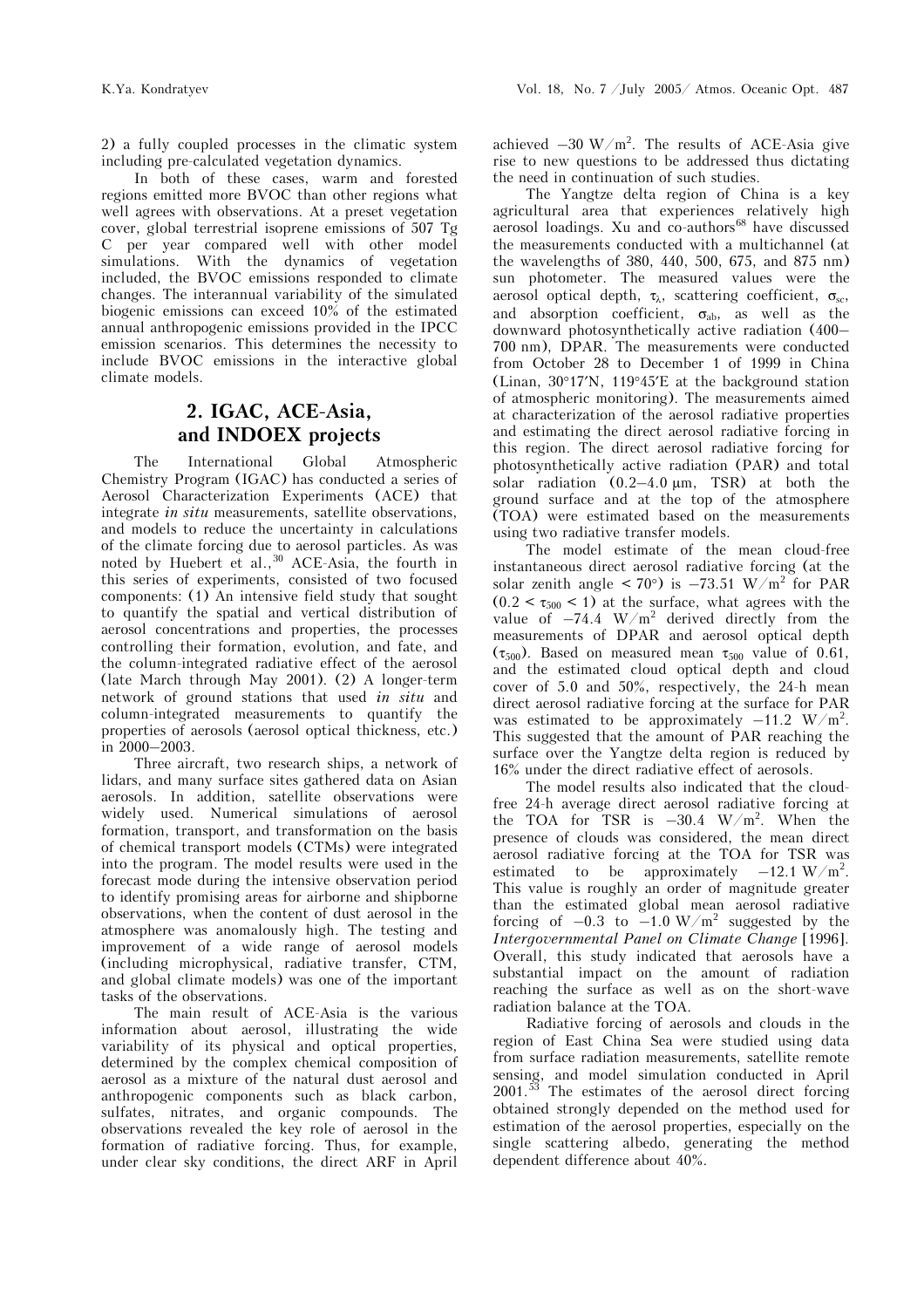The monthly mean whole sky radiative forcing of the direct aerosol effect was derived from various methods as  $-5$  to  $-8$  W/m<sup>2</sup> at the top of the atmosphere (TOA) and  $-10$  to  $-23$  W/m<sup>2</sup> at the Earth's surface of Gosan (33.28N, 127.17E) and<br>Amami-Oshima (28.15N, 129.30E) sites. The Amami-Oshima (28.15N, 129.30E) sites. The corresponding mean RF values were  $(-5.6 \pm 0.9)$  W/m<sup>2</sup> (Gosan) and  $(-7.5 \pm 1.5) W/m^2$  (Amami-Oshima) at the TOA and  $(-15.8 \pm 6.6)$  W/m<sup>2</sup> and  $(-18.2 \pm 5.9)$  W/m<sup>2</sup> at the surface level.

There was a large regional difference caused by changes in the aerosol optical thickness and single scattering albedo. The cloud forcing was estimated as  $-20$  to  $-40$  W/m<sup>2</sup>, so that the aerosol direct forcing can be comparable with the cloud radiative forcing at surface. The indirect aerosol radiative forcing was roughly estimated from satellite method and SPRINTARS long-range transport model to be –1 to  $-3$  W/m<sup>2</sup> at both TOA and surface. Since these values exceed the global mean value (about –  $1 \text{ W/m}^2$ , this indicates that the latter is formed as a result of averaging of negative RF over the ocean and the positive one over the land.

A three-dimensional aerosol transport–radiation model coupled with a general circulation model, Spectral Radiation–Transport Model for Aerosol Species (SPRINTARS), simulates the spatiotemporal variability of the aerosol concentration and aerosol optical properties by taking into account the processes responsible for the formation of the global atmospheric circulation and radiative transfer. Takemura et al.<sup>63</sup> have performed the numerical simulation, whose results were compared with the aerosol sampling and optical observations from ground, aircraft, and satellite acquired by intensive observation campaigns over the east Asia (ACE-Asia) in spring 2001.

The analysis of results obtained has shown a good agreement of the observed and calculated temporal variations of the aerosol concentrations, optical thickness, and Angström exponent. The values of the Angström exponent suggested that the contribution of the anthropogenic aerosol, such as carbonaceous substances and sulfates, to the total optical thickness has the same order of magnitude as the Asian dust, even at the Asian dust storm events.

 The radiative forcing by the aerosol direct and indirect effects was also calculated. The negative direct radiative forcing was simulated to be over  $-10 \text{ W/m}^2$  at the tropopause in the air mass during the large-scale dust storm, to which both anthropogenic aerosols and Asian dust contribute almost equivalently. The direct radiative forcing, however, largely depends on the cloud water content and the vertical profiles of aerosol and cloud. The simulation showed that not only sulfate and sea salt aerosols but also black carbon and soil dust aerosols, which absorb solar and thermal radiation, produce a strong negative radiative forcing by the direct effect at the surface, which may exceed the positive forcing by anthropogenic greenhouse gases over the east Asian region.

Measurements<sup>12</sup> of elemental carbon  $(EC)$ during the Asian Pacific Regional Aerosol Characterization Experiment (ACE-Asia) showed that significant amounts of EC were found in the coarse particle phase during yellow sands events. These particles come into the atmosphere with the dust storms in deserts or are of eolian origin. Coagulation during long-range transport is also consistent with this observation. The daily averaged specific mass absorption efficiencies of EC were calculated, yielding the values of  $12.6 \pm 2.6$  and  $14.8 \pm 2.3$  m<sup>2</sup>/g for PM10 (particulate matter <10 µm diameter) and PM1, respectively. On a limited number of days, the absorption efficiency for the coarse particles only  $(PM10 - PM1)$  was found to be  $5.7 \pm 1.6$  m<sup>2</sup>/g during dusty days and  $2.0 \pm 1.0$  m<sup>2</sup>/g for nondust days. These measurements suggested that fine particulate EC was internally mixed and that the dust was possibly somewhat absorbing. Specific mass absorption efficiency was observed to be inversely related to the EC mass concentration. Only the air mass aging effects cannot explain this result.

If this observation holds on a global scale, it would reduce the effectiveness of a strategy for mitigating climate change by reducing EC emissions. Model simulations of idealized nonspherical dust radiative properties predict that scattering is strongly (by nearly a factor of 3) dependent on particle geometry, while absorption is a very weak function of particle geometry. The net change in absorption of short waves by polluted dust layers due to coagulation of EC with dust was predicted by model calculations to vary between  $-42\%$  and  $+58\%$ . depending on the assumption of the initially mixed state of the EC and on the dust optical properties. The observations, however, supported the variations to be in the range from  $-10$  to  $-40\%$ , with the value of –10% being most probable.

Actinometric surface radiation measurements<sup>9</sup> were conducted at Gosan, Jeju, Republic of Korea (33.29°N; 126.16°E), during the ACE-Asia field campaign aimed at studying the formation of direct ARF, especially, during the dust aerosol events caused by strong dust storms in Asia. Downwelling total, direct, and diffuse radiative fluxes were measured in the total solar spectrum as well as nearinfrared and visible portions of the spectrum. Aerosol optical depth measurements at 500 nm  $(\tau_{500})$  were also made using a scanning shadow band radiometer. Surface radiative forcing values were determined under clear-sky conditions in the period from 25 March to 4 May 2001.

The averaged  $RF/\tau_{500}$  values were found<sup>9</sup> to be  $-73.0 \pm 9.6, -35.8 \pm 5.5, \text{ and } -42.2 \pm 4.8 \text{ W/m}^2 \text{ for }$ the total solar, near-infrared, and visible spectral regions. A new radiative forcing parameter, the fractional forcing efficiency, defined to express the radiative forcing relative to the total energy incident on the top of the atmosphere, was also determined. The fractional diurnal forcing efficiency at Gosan during ACE-Asia was  $-18.0 \pm 2.3$ ,  $-16.2 \pm 2.4$ , and  $-26.7 \pm 3.3\% / \tau_{500}$  for the same band passes,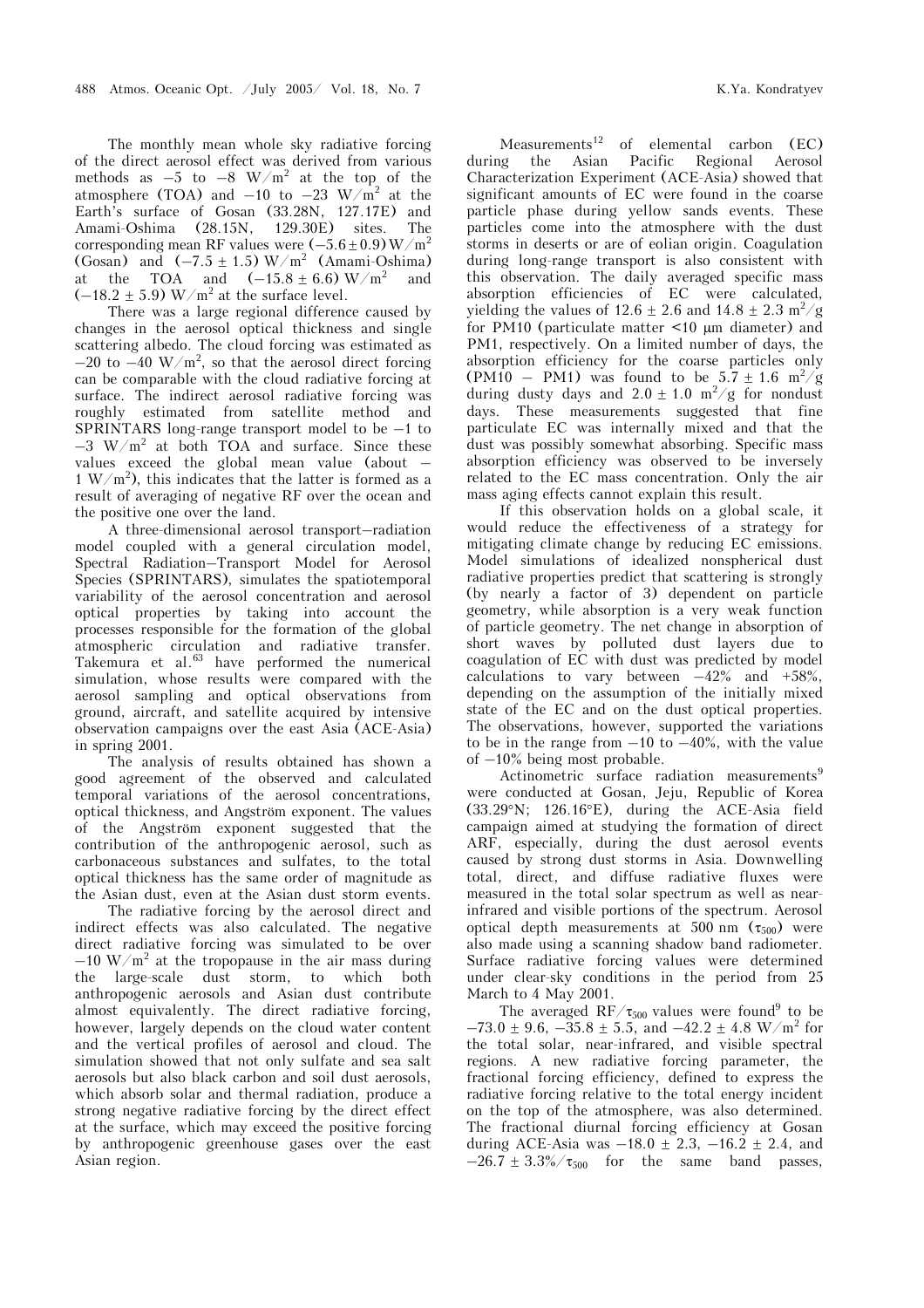indicating that a larger percentage of the flux at visible wavelengths is radiatively forced compared to the total and near-infrared portions of the solar spectrum.

Conant et al.17 have justified the model of vertical profiles of aerosol size, composition, and hygroscopic behavior based on observations by Center for Interdisciplinary Remotely Piloted Aircraft Studies (CIRPAS) Twin Otter and National Oceanic and Atmospheric Administration R/V *Ronald H. Brown*. The observations were obtained during the Asian Pacific Regional Aerosol Characterization Experiment (ACE-Asia) in the Asian–Pacific region. The model accounted for sulfate, black carbon, organic carbon, sea salt, and mineral dust. The effects of relative humidity and mixing assumptions (internal versus external, coating of dust by pollutants) were explicitly accounted for.

The aerosol model was integrated with a Monte Carlo radiative transfer model to compute direct radiative forcing in the short-wave solar spectrum. The predicted regional mean surface aerosol forcing efficiency (change in clear-sky short-wave radiative flux per unit aerosol optical depth at 500 nm) during the ACE-Asia intensive period was  $-65 \text{ W/m}^2$  for pure dust and  $-60 \text{ W/m}^2$  for pure pollution aerosol (clear skies). A three-dimensional atmospheric chemical transport model (Chemical Weather Forecast System (CFORS)) was used with the radiative transfer model to derive regional radiative forcing during ACE-Asia in clear and cloudy skies.

Net regional short-wave solar direct radiative forcing during April 5 to 15, 2001 dust storm was  $-3 \text{ W/m}^2$  at the top of the atmosphere and  $-17$  W/m<sup>2</sup> at the surface for the region from 20°N to 50°N and 100°E to 150°E when the effects of clouds on the direct forcing were included. The model fluxes and forcing efficiencies were found to be in a good agreement with the surface radiometric observations from aboard the *R.H. Brown* research vessel. Mean cloud conditions were found to moderate the top of atmosphere (TOA) radiative forcing by a factor of three compared to clear-sky calculations, but atmospheric absorption by aerosol was not strongly affected by clouds in this study.

The regional aerosol effect at the TOA ("climate forcing") of  $-3 \text{ W/m}^2$  was comparable in magnitude, but of opposite sign, with the present-day anthropogenic greenhouse gas forcing. The main effect of aerosol on the transfer of short-wave solar radiation manifested itself as a redistribution of the solar heating from the surface to the atmosphere ("in favor" of the atmosphere). As compared with the Indian Ocean Experiment (INDOEX) findings, according to which the average RF efficiency at the surface was  $-72 \text{ W/m}^2 \cdot \tau_a$  ( $\tau_a$  is the aerosol optical depth), the value obtained during ACE-Asia was more moderate:  $-60 \text{ W/m}^2 \cdot \tau_a$ . At the top of the atmosphere, the values turned out different too: –25 and  $-27.5 \text{ W/m}^2 \cdot \tau_a$ , respectively.

The main difference in the RF due to dust aerosol plumes in Eastern Asia and Southern Asia

(INDOEX) manifested itself in the case of ACE-Asia in the following: 1) the effect of the dust aerosol appeared to be more significant (the anthropogenic contribution, however, remains unknown in this case); 2) the effect of upper- and medium-layer clouds was stronger (unlike the prevalence of lowlayer clouds, typical of INDOEX); 3) the vertical aerosol distribution was more complex due to the influence of mid-latitudinal frontal systems. An interesting result of observations during ACE-Asia was that dust aerosol particles, combined with secondary aerosol consisting of sulfates and organic carbon, scatter the short-wave radiation more weakly than the aerosol, being an external mixture of the dust aerosol and the secondary aerosol. If, however, dust particles are covered with black carbon, then there is no marked change in absorption.

Markowicz et al.<sup>45</sup> presented results on the aerosol chemical composition and optical properties observed during the ACE-Asia experiment (March and April of 2001) from the NOAA *Ronald H. Brown* ship in the western Pacific Ocean (mostly, in the Sea of Japan) in order to determine the aerosol radiative forcing. The mean value of aerosol optical thickness observed during the ACE-Asia cruise in the Sea of Japan was  $0.43 \pm 0.25$  at 500 nm, while the single-scattering albedo was  $0.95 \pm 0.03$ ). A high correlation ( $r^2 = 0.69$ ) was found between the singlescattering albedo and the relative humidity.

Aerosols in the atmosphere caused a mean decrease in the diurnally averaged solar radiation of  $26.1 \text{ W/m}^2$  at the surface, while increasing the atmospheric solar absorption and solar radiation reflected from the top of the atmosphere by 13.4 W/m<sup>2</sup> and 12.7 W/m<sup>2</sup>, respectively. The mean surface aerosol forcing efficiency (forcing per unit optical depth) over the Sea of Japan was  $-60$  W/m<sup>2</sup>. Decrease in the relative humidity to 55% enhanced the aerosol forcing efficiency by 6 to 10  $W/m^2$ . This dependence on the relative humidity had implications for comparisons of aerosol forcing efficiencies between different geographical locations.

Based on the AVHRR and POLDER satellite data, Sekiguchi et al. $62$  have estimated the quasiglobal direct RF over oceans  $(-0.4 \text{ W/m}^2)$  and indirect RF (from  $-0.6$  to  $-1.2 \text{ W/m}^2$ ). These estimates indicate that indirect RF was more significant than direct RF. According to the estimate by Lesins and Lohmann,  $39$  the clear-sky mean global ARF is  $-2.2 \text{ W/m}^2$ .

Applying the NJUADMS model of long-range transport of sulfate aerosol along with the RegCM2 regional climate model, Wang et al.<sup>65</sup> have obtained the average (over China) direct RF due to the sulfate aerosol to be equal to  $-0.85 \text{ W/m}^2$ , whereas RF in the Central and Eastern China may achieve  $-7$  W/m<sup>2</sup>. The RF variability is characterized by the strong annual dependence.

Menon et al. $47$  noticed that, in recent decades, there has been a tendency toward increased summer floods in south China, stronger drought in north China, and moderate cooling in China and India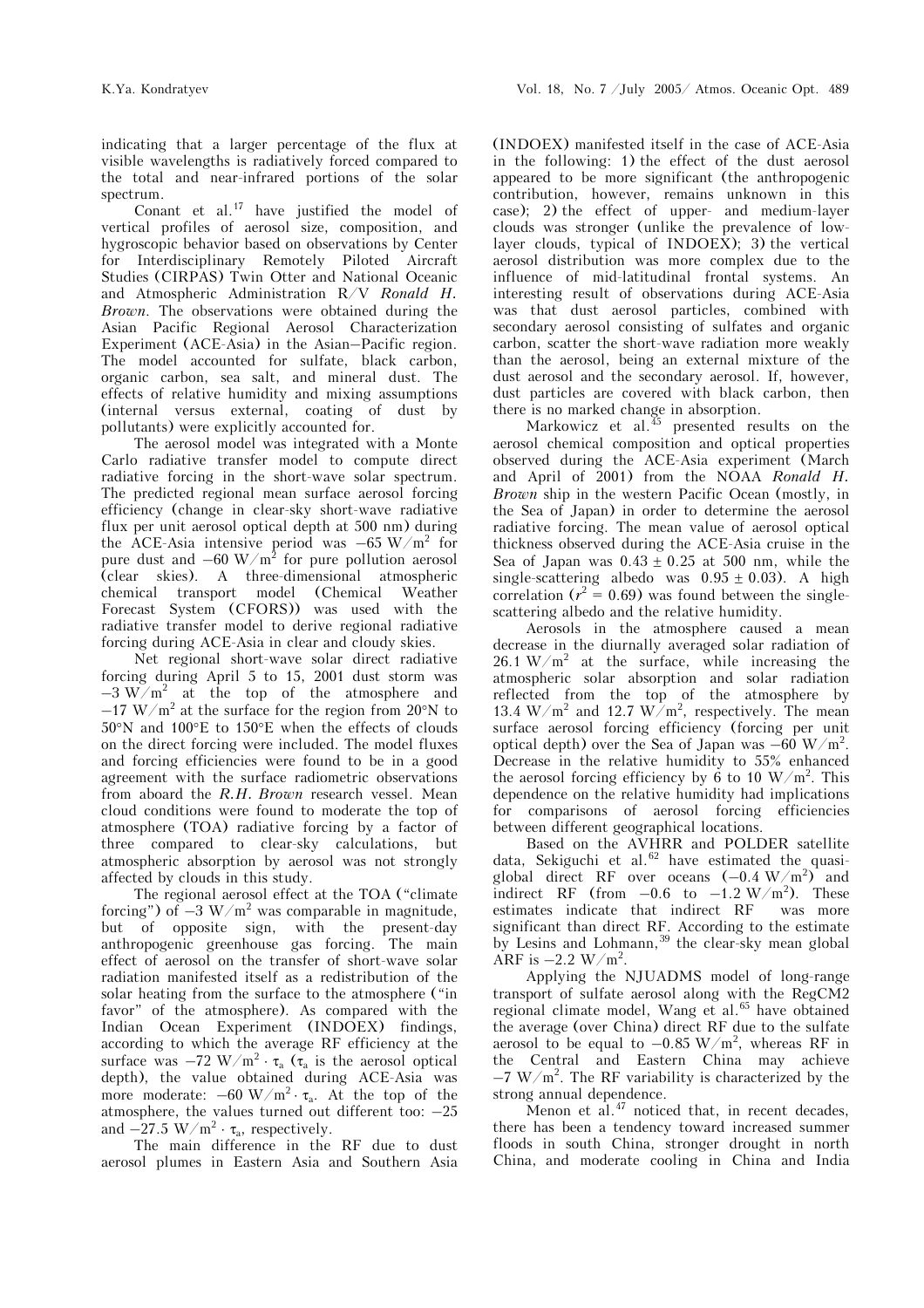while most of the world has been warmed. With the use of a global climate model, the possible aerosol contributions to these trends were investigated. It was found that precipitation and temperature changes in the model were comparable to those observed if the aerosols included a large proportion of absorbing black carbon ("soot"), similar to observed amounts. Absorbing aerosols heat the air, alter regional atmospheric stability and vertical motions, and affect the large-scale circulation and hydrological cycle with significant regional climate effects.

Summarizing the results of the ACE-Asia project, Seinfeld et al. $61$  emphasized that the available estimates of the climatic effect of huge emissions of dust and anthropogenic aerosol from China and Mongolia to the Pacific Ocean (as was noted earlier, the products of these emissions may even reach North America) are still burdened by large uncertainties, although their significant impact on the radiative transfer, climate, chemical processes in the atmosphere, and cloud dynamics is beyond any doubts. The interaction of dust aerosol with atmospheric pollutants may lead to the increase in the solubility of Fe and other biogens, which may affect considerably the ocean biodynamics (it was found, for example, that almost double increase of biomass in the mixed ocean layer occurred after the income of dust storm products, which can be explained by the induced "fertilization" of the ocean).

The data in Table 2 illustrate the estimated contributions of different factors to ARF at the surface level and at the top of the atmosphere, as well as to the short-wave radiation absorbed by the atmosphere.

**Table 2. Estimated contributions to ARF and short-wave**  radiation absorbed by the atmosphere  $(W/m^2)$ **in the period of April 5–15 of 2001 in Eastern Asia (20–50**°**N; 100–150**°**E)** 

| Factor                     | Surface | Rad.   | <b>TOA</b> |
|----------------------------|---------|--------|------------|
| Dust aerosol               | $-9.3$  | 3.8    | $-5.5$     |
| Sulfates                   | $-3.6$  | 0.3    | $-3.3$     |
| Organic carbon             | $-3.9$  | 1.7    | $-2.2$     |
| Black carbon               | $-4.1$  | 4.5    | 0.4        |
| Sea salt                   | $-0.4$  | 0.0    | $-0.4$     |
| Internal mixture           | $-2.2$  | 3.5    | 1.3        |
| Long-wave RF               | 3.0     | $-2.3$ | 0.7        |
| Total RF (clear sky)       | $-20.5$ | 11.5   | $-9.0$     |
| Total RF (real cloudiness) | $-14.0$ | 11.0   | $-3.0$     |

Myhre with  $co$ -workers<sup>51</sup> have performed a detailed estimation of the errors in ARF calculations due to insufficient reliability of data on the sulfate aerosol.

The main objective of the INDOEX Experiment was to study the anthropogenic aerosol coming to the Indian Ocean from Southern Asia and to estimate the effect of this aerosol on the radiative conditions of the atmosphere. Extensive and long-term multistation measurements of aerosol properties and radiative fluxes were carried out in the haze plume off the South Asian continent. These experiments have been carried out at Kaashidhoo Climate Observatory (KCO) (4.95°N, 73.5°E), Minicoy (8.5°N, 73.0°E), and Trivandrum (8.5°N, 77.0°E). In addition, the fluxes were measured at the top of the atmosphere simultaneously with the CERES radiation budget instrument.

The analysis $60$  of the long-term observations (more than 15 years) over Trivandrum showed that there is a gradual increase in aerosol visible optical depth from about 0.2 in 1986 to about 0.4 in 1999. The contribution of anthropogenic sources to the aerosol optical depth exceeded 70%. Pre- and postmonsoon aerosol characteristics were examined to study seasonal variations. These variations were found to be quite significant. The impact of aerosols on short-wave radiation budget was estimated from direct observations of solar radiation using several independent ground-based and spaceborne instruments.

It was observed that "excess absorption" is not needed to model diffuse fluxes. The lower atmospheric heating due to absorbing aerosols was as high as ∼ 20 W/m<sup>2</sup>, which translates to a heating perturbation rate of ∼ 0.5 K/day. The effect of aerosol mixing state (internally and externally) on aerosol forcing appeared to be negligible. A sensitivity study of the effect of aerosols over land in contrast to that over the ocean showed an enhancement in lower atmosphere heating by about 40% occurring simultaneously with the reduction of ∼ 33% in surface cooling. For the ocean ARF was  $-10$  (TOA) and  $-29 \text{ W/m}^2$  (surface), while the radiation absorbed by the atmosphere amounted to  $19 \text{ W/m}^2$ . For the land the corresponding values were equal to  $-7$  W/m<sup>2</sup> (TOA) and  $-21$  W/m<sup>2</sup>, whereas the absorbed radiation was  $28 \text{ W/m}^2$ . Increasing sea-surface winds increase aerosol cooling due to increased sea salt aerosol concentrations, which can partly offset the heating effect due to absorbing aerosols.

From ground-based observations in Kyoto, Yabe et al.69 have obtained the ARF values very close to those observed during INDOEX. The mean value of ARF per unit optical depth was  $-85.4 \text{ W/m}^2$ . The calculations of ARF at the top of the atmosphere gave the values, which turned out to be roughly a factor of three lower than the ARF values at the surface level (this means the presence of strong absorption of the short-wave radiation by the atmosphere).

The Saharan Dust Experiment (SHADE) campaign was carried out in September 2000 over the Atlantic Ocean near the western coast of Africa in order to study the aerosol radiative forcing from the data of airborne measurements of the characteristics of the Saharan dust aerosol and the radiation fields in the short- and long-wave regions. An important part of the SHADE scientific program was reconstruction of the observations through numerical simulation based on the CTM-2 model of the long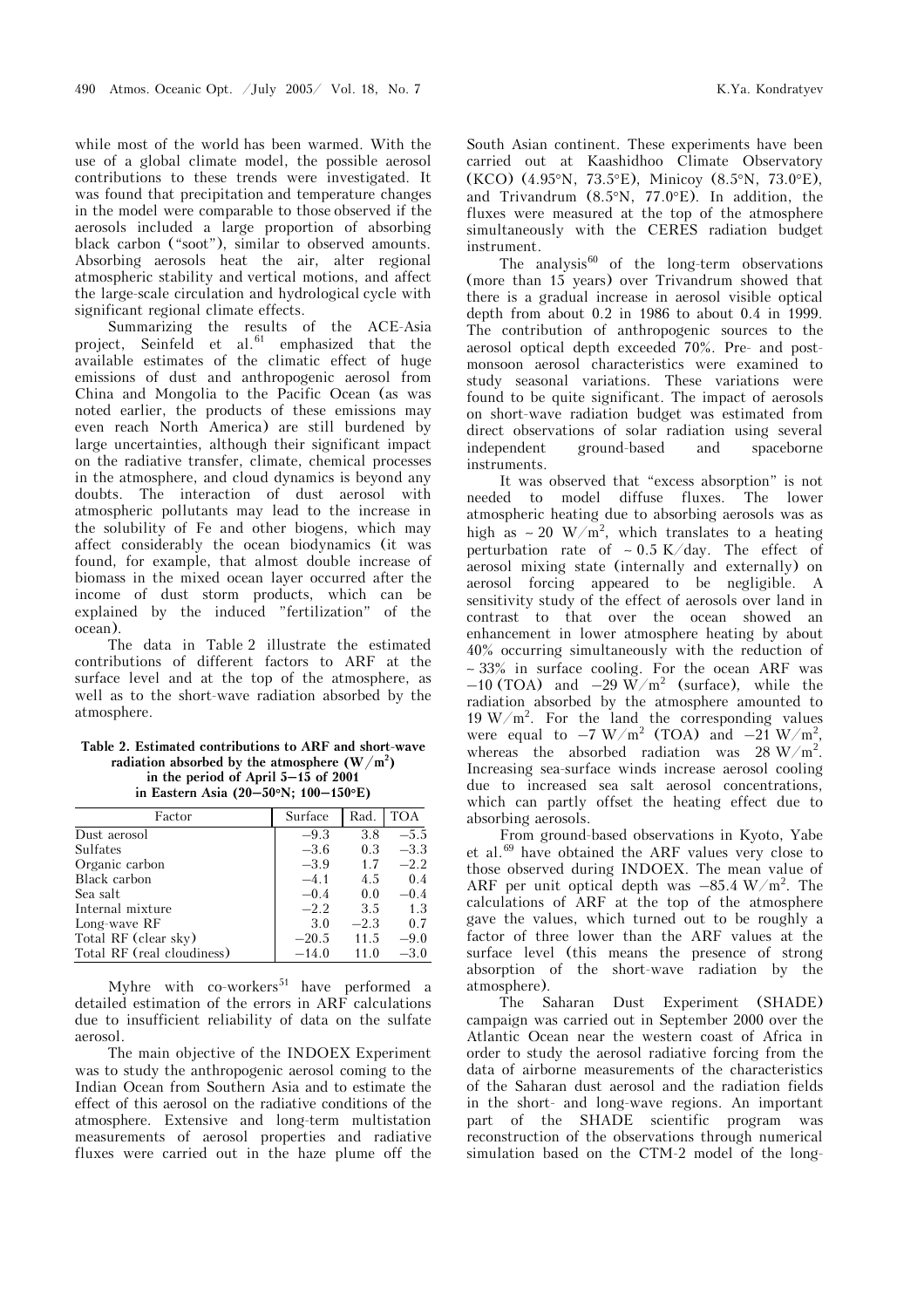range transport of aerosol with the allowance for its chemical transformation, having as the input meteorological information that provided for by the European Center of Medium-Range Weather Forecasts for September of 2000.

Myhre et al.<sup>50</sup> have calculated ARF for the short- and long-wave spectral regions. The results of numerical simulation of the long-range transport of the dust aerosol were in a good agreement with the observations. The calculated maximum negative value of the ARF for the short-wave region was  $-110 \text{ W/m}^2$  (it took place at the local noon of August 26 of 2000). The diurnal mean ARF values during SHADE varied from  $-5$  to  $-6$  W/m<sup>2</sup>, while the conditionally global average ARF is  $-0.4 \text{ W/m}^2$ . The results discussed illustrate the urgency of consideration of the aerosol impact on climate. Certainly, the effect of Saharan dust should be also seen on the global scales, and it is obvious that since the short-wave radiative forcing dominates, this effect is seen as radiative cooling.

# **3. Some observations in Western Europe**

In connection with the remaining inconsistency between the estimates of the so-called "excess" absorption (underestimation of the calculated net radiation as compared with the observed one), Wendisch et al.<sup>66</sup> calculated the integral and spectral fluxes of short-wave radiation at the surface level, given the vertical profiles of the aerosol microstructure and meteorological parameters (from the data of airborne, radiosonde, and lidar observations).

The calculated flux values were compared to measured ones gathered with broadband solar pyranometers and pyrheliometers, and a fixed-grating photodiode array spectroradiometer with 512 spectral channels between 500 and 920 nm wavelength. The measurements were obtained during the joint field campaign within the frameworks of Lindenberg Aerosol Characterization Experiment (LACE) 98 near Berlin/Germany in summer of 1998. A measurementbased sensitivity analysis was carried out focusing on the influence of particle composition (complex refractive index) and of microphysical and humidity growth uncertainties on the calculated surface insolations.

Assuming a spectral refractive index of ammonium sulfate for the aerosol particles, the average total solar irradiance was 11 $-20\;\mathrm{W/m^2}$  (2– 3%) greater than the measured values; the direct solar radiation was  $17-28$  W/m<sup>2</sup> (4-5%) higher, while its diffuse component was  $6-7$  W/m<sup>2</sup> (4–10%) lower than the measured value. The measured and calculated spectral surface insolations (global portion) agree well in the center of the visible region (500– 600 nm wavelength). Toward longer wavelengths (near infrared), the calculated spectral surface insolations are increasingly higher than the measured

ones. Thus, the results discussed did not remove completely the inadequacy of numerical simulation of the short-wave radiation transfer in the atmosphere.

 To study the aerosol effect on the short-wave radiation transfer in the atmosphere, Lindenberg Aerosol Characterization Experiment (LACE 98) was carried out over the eastern part of Germany in summer  $1998<sup>67</sup>$  The main goal of this experiment was to conduct integrated ("closure") measurements of chemical, physical, optical, and radiative properties of aerosol under conditions of the clean and strongly polluted atmosphere. By coordinated flights of three aircraft, measurements of aerosol microphysical and optical properties, of spectral surface reflectance, and of upwelling and downwelling solar irradiances were performed at altitude levels between 200 m and 11 km. The measurements were used for a comparison with the results obtained using a radiative transfer model. The results for the daily averaged solar radiative forcing due to aerosol particles revealed cooling of the total Earth-atmosphere system ranging from  $-4.7$  to  $-12.7 \text{ W/m}^2$  under cloud–free conditions. Over the tropical North Atlantic Ocean in summer, plumes of aerosol extend from Saharan Africa in the east to the Caribbean in the west. Garrett et al.<sup>26</sup> have studied the microphysical and radiative evolution of such plumes, formed during dust storms in Northern Sahara. The mass of aerosol and its radiative properties refer to two layers that overlay one another over much of the Atlantic Ocean. Mineral dust dominates in the lower free troposphere, and sea-salt aerosol, produced near the rough ocean surface, dominates in the maritime boundary layer. Carbonaceous, sulfate, and nitrate (CSN) aerosols are a minor component of mass but contribute significantly to total column optical depth.

Combined CSN aerosols and sea-salt contribute to more than half of the total aerosol clear-sky shortwave forcing associated with such plumes. Satellite and model data suggest that the reduction of plume forcing between the African coastline and the Caribbean is less than about 20%. The reduction is due principally to settling of large dust particles. However, the reduction of forcing remains small because (a) boundary layer trade winds provide a steady source of sea-salt, (b) dust particles that initially have been lifted up to  $2.5-5.5$  km from the surface and therefore have long settling distances before removal, and (c) small CSN and dust particles in the free troposphere have high specific extinction and are not involved in any significant removal processes. Measurements and climatology suggest that the CSN aerosols in the free troposphere are the anthropogenic pollution from Europe. Further investigations of these aerosols are needed to obtain the reliable data about their contribution to the radiative forcing.

The complexity of the processes of direct and indirect (through clouds) effect of aerosol on climate is the main cause of the significant uncertainty in the existing estimates of the aerosol contribution to the formation of climate.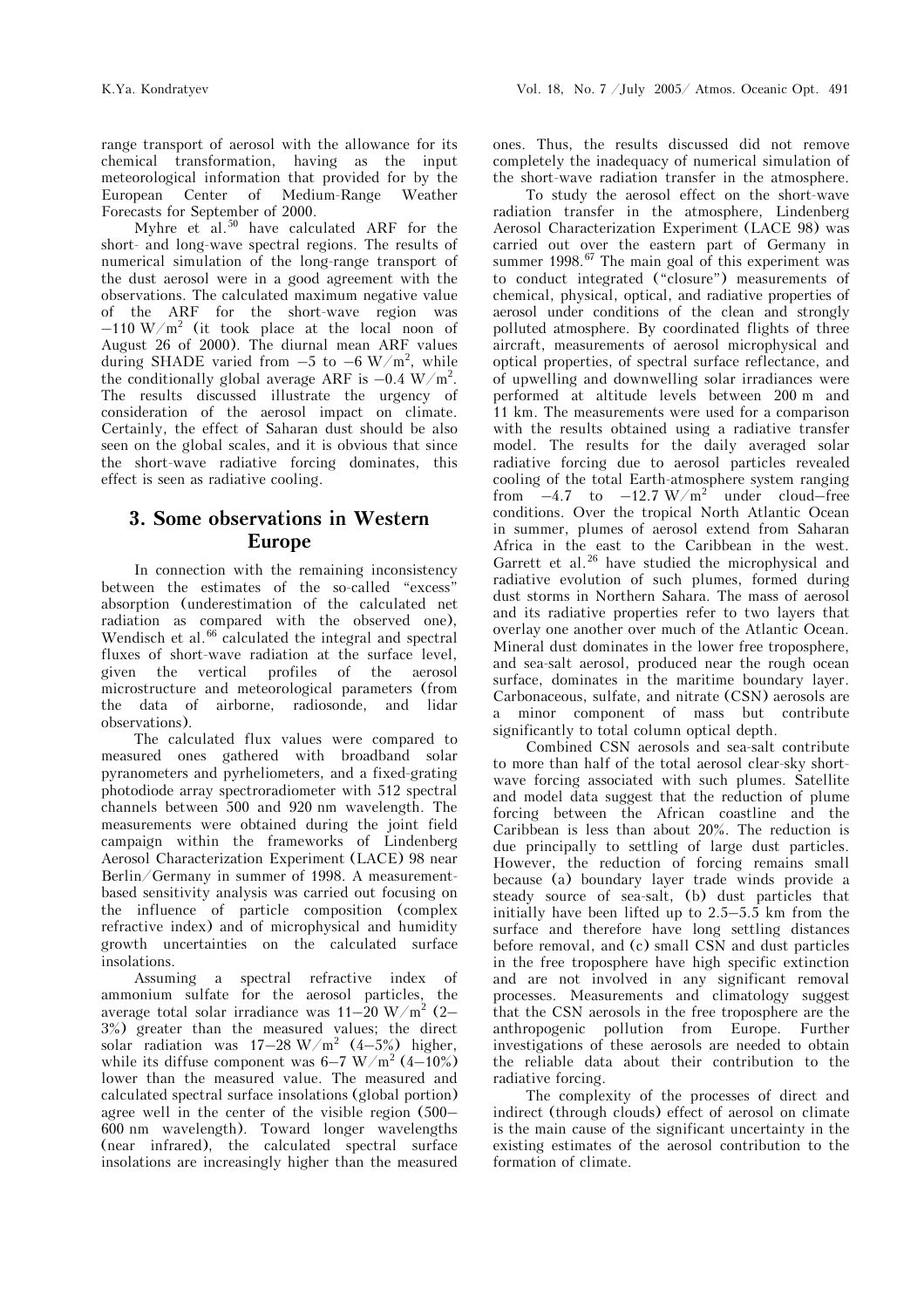The key aspect of this complexity is the strong spatiotemporal variability of aerosol properties. Power and Goyal<sup>58</sup> have performed the calculations in order to analyze the regularities of the spatiotemporal variability (including annual and interannual variations) of the atmospheric turbidity (the total column amount of aerosol) at eight stations in the South Africa and 13 stations in Germany.

According to the observations in Germany, the Angström turbidity coefficient β (equivalent to the aerosol optical depth of the atmosphere at the wavelength of 1  $\mu$ m) is characterized by a strong seasonal turbidity trend of summer maxima and winter minima. In South Africa the seasonal turbidity trend is weaker, but, on average, the turbidity peaks in spring and is lowest in fall and winter. Over the past several decades, turbidity over Germany has decreased significantly (within  $-5.62$  to  $-16.56\%$  for 10 years). The impacts of the El Chichon and Pinatubo volcanic eruptions are evident in the turbidity signatures over Germany. Four stations in South Africa showed long-term trends in turbidity, but there was no consistent trend. Turbidity in Germany appeared to be more influenced by aerosols of non-local origin than in South Africa, where the aerosol load may be mostly of local origin. Long-term monthly averages of Angström turbidity coefficient β over Germany ranged between 0.019 and 0.143, and long-term annual mean values ranged between 0.064 and 0.116. Over South Africa, turbidity was noticeably lower: long-term monthly mean β ranged between 0.004 and 0.071, and the long-term annual mean β ranged between 0.013 and 0.047.

When averaged over all stations in each of the countries, turbidity was, on average, between 2.6 and 5.8 times higher in Germany than in South Africa, depending on the time of a year. The climate in South Africa is clearly more humid than in Germany, although both countries have strong seasonal trends in humidity. South Africa has become more humid over the past several decades. The decrease in turbidity at stations in Germany appeared to be due to a reduction in aerosol emissions and/or changes in climatic factors other than humidity. According to data of different observations (mostly, in Western Europe) for the past 50 years the total radiation has decreased by  $0.51 \text{ W/m}^2$  (2.7% for 10 years), which is caused most likely by the aerosol effect.

# **4. Numerical simulation of the three-dimensional distribution of aerosol and climate**

The results on the three-dimensional fields of the aerosol concentration and radiative properties have contributed significantly to the numerical simulation of climate formation in the context of justification of the air quality models.

The aerosol component of the Community Multiscale Air Quality (CMAQ) model, described by Binkowski and Roselle,<sup>5</sup> was designed to be an efficient and economical reproduction of the aerosol dynamics in the atmosphere. This approach represents the particle size distribution as a superposition of three lognormal distributions, called modes, which include the fine PM2.5 mode (particle diameter < 2.5 µm), consisting of two submodes: Aitken nuclei (diameter  $\lt 0.1 \mu m$ ) and accumulation submode (diameter of  $0.1-2.5 \mu m$ ), as well as the coarse PM10 mode of particles with a diameter of 2.5– 10 µm. The evolution of aerosol properties is described taking into account the processes of coagulation, particle growth by the addition of mass, and formation of new particles.

The component considers both PM2.5 and PM10 and includes estimates of the primary emissions of elemental and organic carbon, dust, and other species. Secondary species considered are sulfate, nitrate, ammonium, water, and secondary organics from precursors of anthropogenic and biogenic origin. Extinction of visible light by aerosols is represented by two methods: a parametric approximation to Mie extinction and an empirical approach based upon data of field measurements. The algorithms that simulate cloud interactions with aerosols are also described in Ref. 5. Results from box model and three-dimensional simulations are also presented to illustrate the results obtained.

Mebust et al.<sup>46</sup> have carried out preliminary analysis of the adequacy of the Models-3 Community Multiscale Air Quality (CMAQ) model by comparing the calculated and observed visibility and concentration of different aerosol components. The visibility evaluation, using National Weather Service observations from 139 airports for 11–15 July 1995, has shown that CMAQ reasonably captured the general spatial and temporal patterns of visibility degradation, including major gradients, maxima and minima.

However, CMAQ's two visibility prediction methods by Mie theory approximation and mass reconstruction, both underestimated the visibility degradation (i.e., overestimated the visibility). The normalized mean bias (NMB) and normalized mean error (NME) for the Mie calculations were  $-21.7\%$ , and 25.4%, respectively. For the reconstruction simulations, these statistics were  $-35.5\%$  and  $36.2\%$ , respectively. Most of the simulated values fall within a factor of two of the observations, although the correlation coefficient  $r^2 = 0.25$  (Mie) and  $r^2 = 0.24$ (reconstruction).

Special aerosol evaluation was carried out in Ref. 46 using the observations of sulfate, nitrate, PM2.5, PM10 and organic carbon obtained from 18 stations in June 1995. This evaluation revealed that, with the exception of sulfate (mean bias: 0.15  $\mu$ g/m<sup>3</sup>, NMB: 3.1%), the model systematically underestimated the aerosol concentration of nitrate  $(-0.10 \,\mathrm{\mu g/m^3}, -33.1\%)$ , PM2.5  $(-3.9 \,\mathrm{\mu g/m^3}, -30.1\%)$ , PM10  $(-5.66 \text{ µg/m}^3, -29.2\%)$  and organic carbon  $(-0.78 \text{ µg/m}^3, -33.7\%)$ . Sulfate was simulated best by the model  $(r^2 = 0.63, \text{ mean error} = 1.75 \text{ µg/m}^3,$ NME =  $36.2\%$ ), followed by PM2.5 (0.55,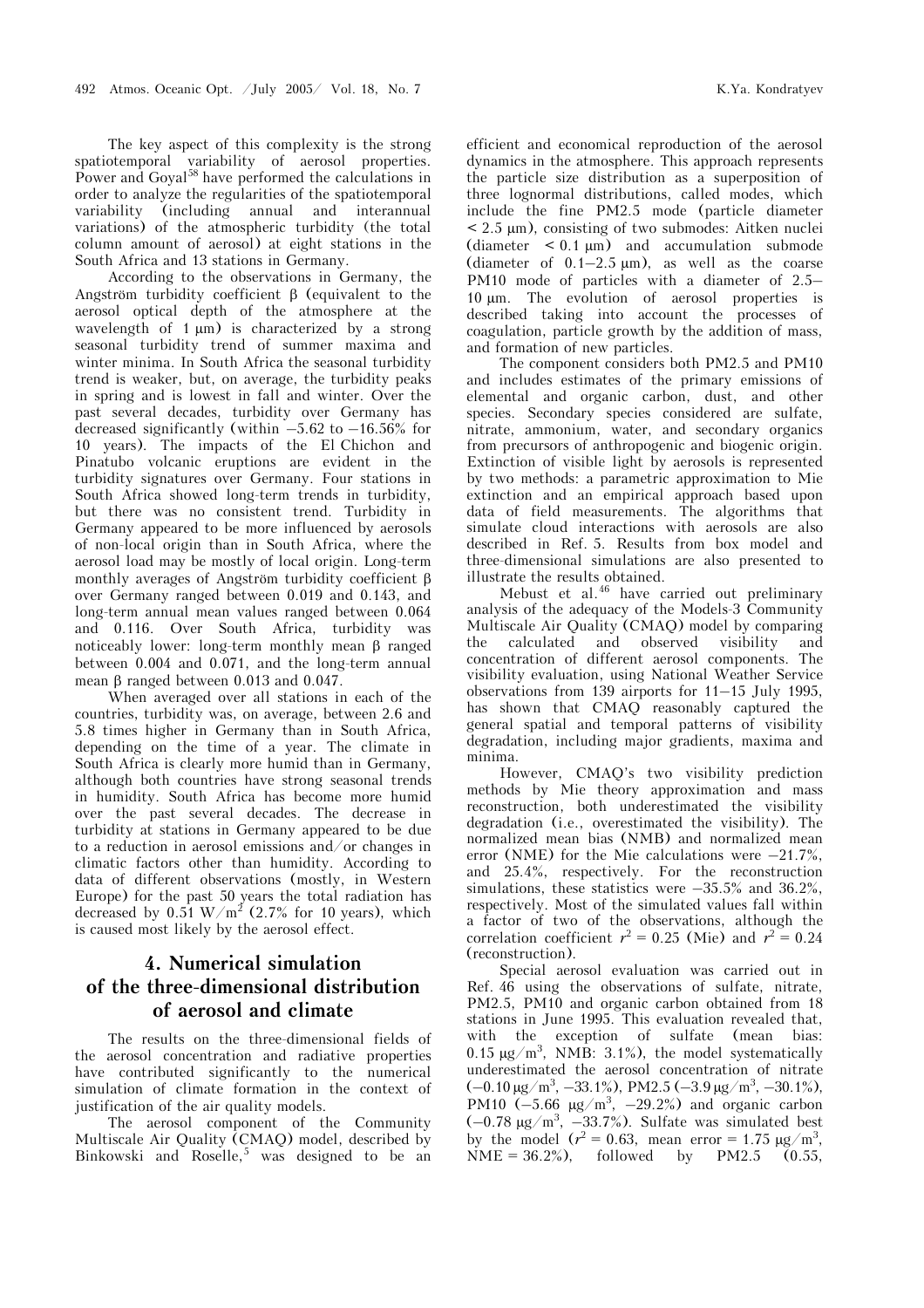5.00  $\mu$ g/m<sup>3</sup>, , 38.5%), organic carbon (0.25,  $0.94 \mu g/m^3$ , 40.6%), PM10 (0.13, 9.85 μg/m<sup>3</sup>, 50.8%) and nitrate  $(0.01, 0.33 \mu g/m^3, 104.3%)$ . Except for nitrate, 75–80% of simulated concentrations fall within a factor of two of the observations.

Black carbon (BC) aerosol absorbs sunlight that might have otherwise been reflected to space and changes the radiative heating of the atmosphere and surface. These effects may alter the dynamical and hydrological processes governing the cloud formation. In this connection, Conant et al.<sup>16</sup> have considered a new, microphysical, effect of BC on climate, in which solar heating within BC-containing cloud condensation nuclei (CCN) slows or prevents the activation of these CCN into cloud drops. Solarheated BC-containing droplets have elevated temperature by fractions of a degree above the ambient, thus raising the droplet vapor pressure and inhibiting activation of the most absorptive CCN.

In this connection, a theory describing the alteration of the Kohler curve (i.e., the equilibrium vapor pressure over a droplet as a function of water uptake) as a function of CCN size and BC fraction was developed. The effect is most significant in those CCN that contain volumes of BC larger than a 500 nm diameter sphere. For the aerosol population with 10% BC mass fraction per particle, solar heating can cause a 10% reduction in the CCN concentration at 0.01% critical supersaturation. On the other hand, the effect of heating by BC absorption on CCN activation above  $-0.1\%$  critical supersaturation is negligible.

Analysis of observations suggested the cooling of the global stratosphere in the past decade, at the cooling rates depended on the length of observation series and were specific for different regions of the globe. If in high latitudes of the Southern Hemisphere the cooling trend has been observed since 1980, then in the Northern Hemisphere the most significant changes took place in 1990. The commonly accepted point of view concerning the nature of the stratospheric cooling in the Southern Hemisphere is that it is mostly connected with the chemically caused ozone depletion. The mechanism of the radiation-chemical feedback is formulated, because the cooling leads to the ozone depletion. A different situation is observed in the Northern Hemisphere, where the internally caused dynamics of the climatic system also should play a significant role.

Manzini et al. $44$  has assessed the sensitivity of the middle atmosphere circulation to ozone depletion and increase in greenhouse gases by performing many year simulations with a chemistry-climate model. Three simulations with fixed boundary conditions have been carried out: one simulation for the nearpast (1960) and two simulations for the near-present (1990 and 2000) conditions, including changes in greenhouse gases, in total organic chlorine, and in average sea surface temperatures. Changes in ozone were simulated interactively by the coupled model.

It was found that in the stratosphere, ozone decreases, and that in the Antarctic, the ozone hole develops in both the 1990 and the 2000 simulations but not in the 1960 simulation, as observed. The simulated temperature decreases in the stratosphere and mesosphere from the near past to the present, with the largest changes at the stratopause and at the South Pole in the lower stratosphere well agree with the current knowledge of temperature trends. In the Arctic lower stratosphere, a cooling in March (with respect to year 1960 simulation) was found only in the simulation for year 2000.

Wave activity emerging from the troposphere was found to be comparable in winters of 1960 and 2000 simulations, suggesting that ozone depletion and greenhouse gases increase contribute to the 2000– 1960 March cooling in the Arctic lower stratosphere. These results therefore provide support to the interpretation that the extreme low temperatures observed in March in the last decade can arise from radiative and chemical processes, although other factors cannot be ruled out.

The comparison of the 1960 and 2000 simulations showed an increase in downwelling in the mesosphere at the time of cooling in the lower stratosphere (in March in the Arctic; in October in the Antarctic). The mesospheric increase in downwelling can be explained as the response of the gravity waves to higher winds associated with the cooling in the lower stratosphere. Planetary waves appear to contribute to the downward shift of the increased downwelling, with a delay about one month. The increase in dynamical heating associated with the increased downwelling may limit the cooling and strengthening of the lower stratospheric polar vortex from above, facilitating ozone recovery and providing a negative dynamical feedback. In both the Arctic and Antarctic the cooling due to depletion of the ozone was found to affect the area covered with polar stratospheric clouds in spring, which is substantially increased from the 1960 to the 2000 simulations. In turn, increased amounts of polar stratospheric clouds can facilitate further ozone depletion in the 2000 simulation.

Using the global climate model National Center for Atmospheric Research Community Climate Model Version 3 (NCAR CCM3), Kristjánsson<sup>38</sup> has obtained new estimates of the indirect effect of the sulfate and black carbon aerosol on climate, caused by the aerosol effect on the cloud dynamics. Two manifestations of the aerosol effect on clouds were considered. One of them (the first indirect effect or the radius effect) is connected with the fact that the appearance of additional aerosol particles as cloud condensation nuclei leads to the decrease in the size of cloud droplets. The second indirect effect manifests itself as a suppression of droplet coagulation, caused by the decrease of the droplet size, and, consequently, the increase of the cloud lifetime (lifetime effect). Both these effects increase the cloud albedo.

The global concentrations and horizontal distributions of the aerosol were reconstructed in Ref. 38 from simulations with a life-cycle model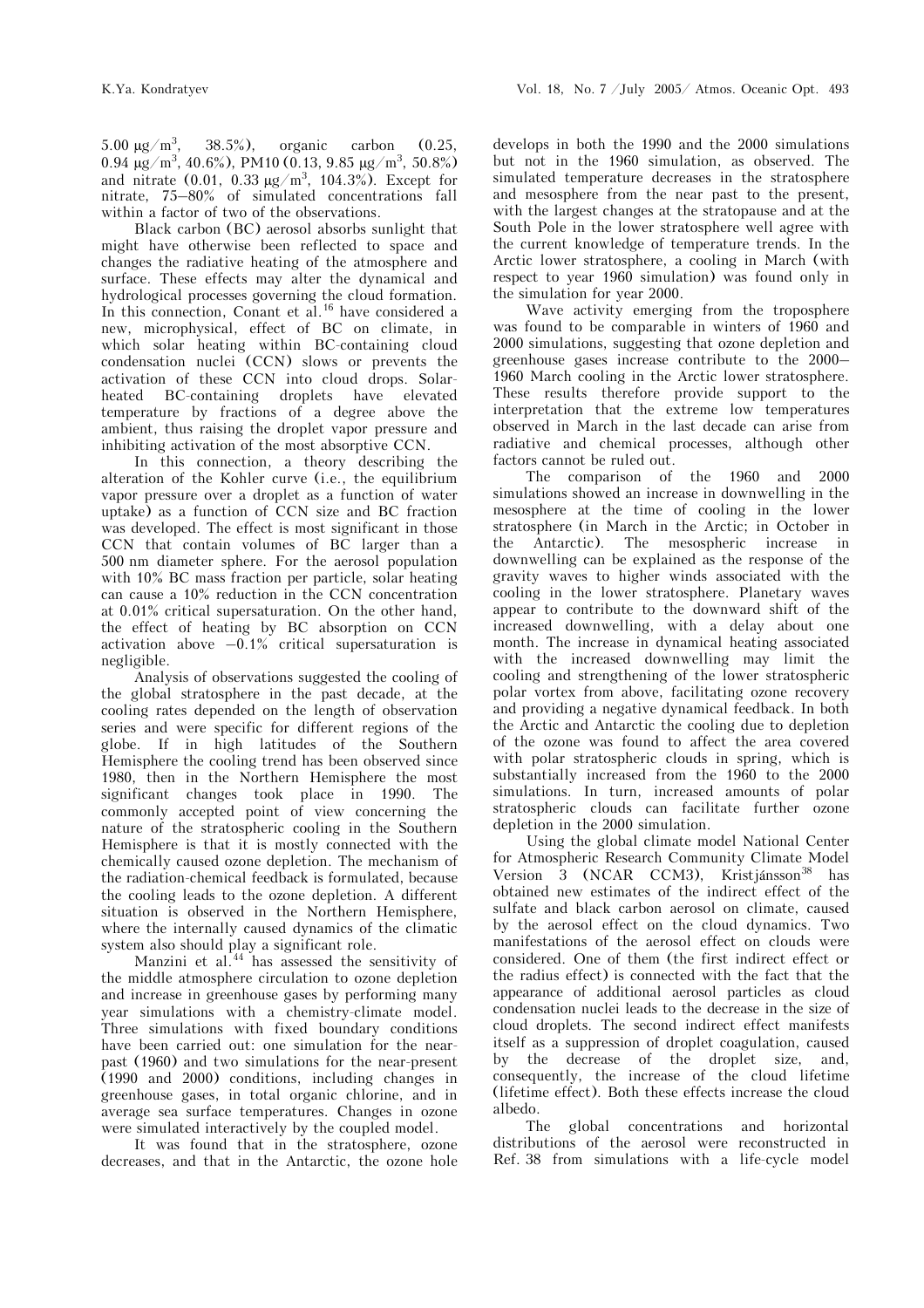incorporated into the global climate model. They were then combined with size-segregated background aerosols. The aerosol size distributions were subjected to condensation, coagulation, and humidity swelling. By making assumptions on supersaturation, cloud droplet number concentrations in water clouds were determined. Cloud droplet sizes and short-wave radiative fluxes at the top of the atmosphere (TOA) were in good agreement with satellite observations.

 Using aerosol data for 2000 from the Intergovernmental Panel on Climate Change (IPCC-2001), globally averaged, a 5.3% decrease in cloud droplet radius (by 0.58 µm at the average droplet radius of  $10.31 \mu m$ ) and a  $4.9\%$  increase in cloud water path due to anthropogenic aerosols were found. The largest changes were found over SE Asia (where the content of the sulfate aerosol is maximum, while the zenith distance of the Sun is minimum), followed by the North Atlantic, Europe, Siberia, and the eastern United States. This is also the case for the radiative forcing ("indirect effect"), which has a global average of  $-1.8 \text{ W/m}^2$ , and the contributions of the radius effect and the lifetime effect were respectively,  $-1.3$  and  $-0.46$  W/m<sup>2</sup>.

When the experiment was repeated using data for 2100 from the IPCC A2 scenario, an unchanged globally averaged radiative forcing was found, but the horizontal distribution has been shifted toward the tropics. Sensitivity experiments showed that the radius effect is about three times as important as the lifetime effect and that black carbon contributes only marginally to the overall indirect effect. The approximate character of the estimates obtained is determined, first of all, by the neglect of some types of aerosol, for example, the organic carbonaceous aerosol (this is connected with the lack of the information needed), as well as by the exclusion of ice clouds and the effect of the considered processes on the long-wave radiation transfer from the consideration. In the future, it is planned to complicate the climate model by taking into account the ocean–atmosphere interaction and pay more attention to regional effects.

Cook and Highwood<sup>18</sup> have simulated, for the first time, the effect of aerosol absorbing solar radiation on climate with the Reading Intermediate General-Circulation Model (IGCM). The 22-layer general-circulation model of the system "atmosphere– mixed 2-m deep ocean layer" was realized on a  $5^{\circ}$  latitude  $\times$  5° longitude grid. It provides for the reconstruction of the equilibrium climate after integration over the term about 5 years (actually, the calculations were performed for 30 years). The results obtained in Ref. 18 have shown that the sign of the direct aerosol radiative forcing is not a good indication of the sign of the resulting global and annual mean surface temperature change.

A related important circumstance is that the climate sensitivity parameter for aerosols which absorb solar radiation is much larger than that for greenhouse warming due to  $CO<sub>2</sub>$ . The reason is that significant changes in cloud amount occur, some of which appear most influenced by the change in surface temperature. A reduction in low cloud amount occurs when the aerosol single-scattering albedo is less than 0.95, which determines the corresponding positive feedback. On the other hand, the changes in the amount of upper-level clouds manifest themselves as a process of formation of the negative feedback.

The total effect of clouds is caused by the balance between two effects having opposite signs and strongly depends on the scheme of parameterization of the cloud dynamics. The so-called "semi-direct" effect of aerosols is clearly seen in this model. In this connection, it was concluded in Ref. 18 that this aerosol–cloud feedback is implicitly present in all GCMs which include absorbing tropospheric aerosol but remains largely undiagnosed. This situation suggests that adequate parameterization of the cloud dynamics (in particular, in the context of the hypothesis of semi-direct ARF28) is of critical importance. According to the IGCM model, clouds play an extremely important role in formation of the reaction of a climatic system to the dynamics of atmospheric aerosol.

The idea published by Jacobson<sup>32</sup> that the control of atmospheric emissions of black carbon and organic aerosols, being products of fossil fuel burning, can be an efficient method for slowing global warming problem, gave rise to a wide discussion. In this connection, Feichter et al.<sup>22</sup> noticed that, according to the Jacobson's estimates, the atmospheric emissions of black carbon (BC) and organic carbon (OC) from the fossil fuel burning can cause the increase in the global mean surface air temperature by 0.35 K. Some doubts, however, were expressed concerning the justification of conclusions drawn in Ref. 32. They were connected, in particular, with the fact that these emissions contain also the sulfur dioxide (which determines the formation of sulfate aerosol) and affect both the absorption and the scattering of the short-wave radiation, that is, may give rise to both warming and cooling. Even more important circumstance is that the GATOR-GCMM model used by Jacobson did not pass tests for adequacy through the comparison with other models and with observations, which is necessary, especially because the calculations for 6 years cannot provide for the reconstruction of the equilibrium climate. A number of objections were raised by Penner in Ref. 55.

Chock et al.<sup>11</sup> remarked upon the Jacobson's results, $32$  concerning the adequacy of the climate model used to obtain the discussed estimates, as well as the reliability of the obtained information, and the justification of the needed environmental policy. As to the input information, it was accepted that the annual emissions of black carbon and organic carbon are 6.4 and 10.1 Tg  $C/yr$ , respectively, and the fraction of global emissions of submicron black carbon and organic carbon aerosol is, respectively, 5.1 and 7.0 Tg  $C/yr$ . The OM/BC ratio was taken to be 3.1:1, which is equivalent to the global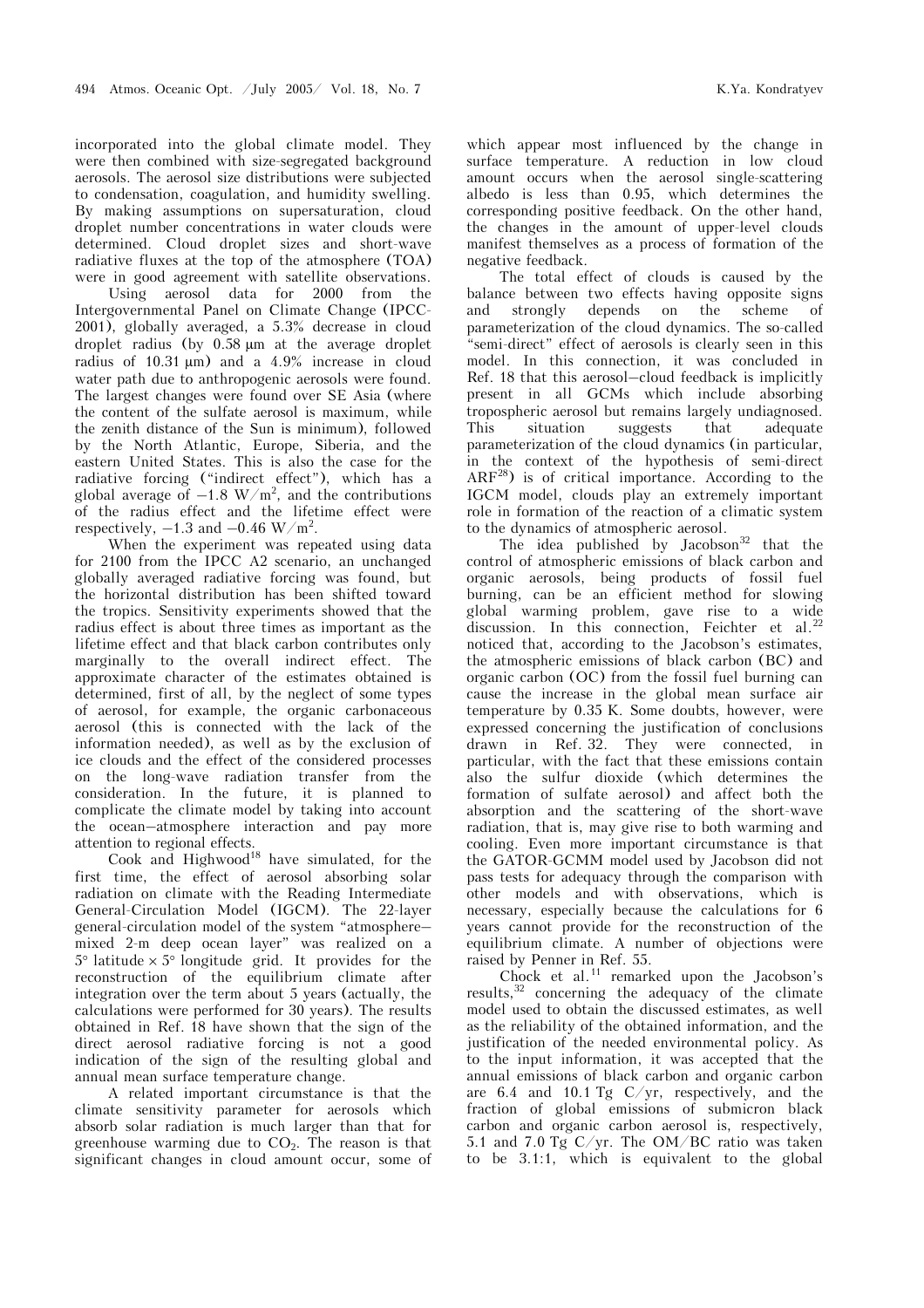emissions of OM and OM submicron aerosol, achieving 19.9 and 15.9 Tg  $C/yr$ , respectively, that is, much higher than the estimates mentioned above. In addition, disadvantages such as incomplete consideration of the indirect aerosol radiative forcing, which leads to climate cooling, and the unacceptable simplification of the model, were mentioned. Replying to these and other remarks, Jacobson<sup>33-35</sup> rejected them as incorrect and unjustified.

Concerning this discussion, it should be noted that the most important conclusion from the above overview is the high degree of uncertainty of all the obtained estimates of the aerosol effect on global climate.

### **Conclusions**

In connection with the Symposium "OUR HAZY ATMOSPHERE: AEROSOLS AND CLIMATE," which took place on February 14 of 2004 in the University of California, San Diego, (http://scrippsnews.ucsd.edu/article\_detail.cfm?articl e\_num=620), it was fairly noted: "it's likely that scientists will look back at the early part of the 21st century and regard it as a fundamental stage in understanding the importance of the effects of aerosols on the Earth's climate." This phrase is, certainly, only a metaphor. There are no doubts, however, that the effect of natural and anthropogenic aerosol on climate is significant, but the available quantitative estimates should be considered only as tentative. It is also obvious that we deal with the problem of extreme complexity, which requires the study of physical, chemical, and biological processes on exceptionally wide spatial (from nano- to global) and temporal scales. Assessing the significance of this problem, we can draw two conclusions: 1) the problem "aerosol–cloud–climate" should occupy the key place in the course of preparation of the IPCC Fourth Report; 2) the analysis of the results, obtained in the course of this preparation, should lead to formulation and justification of a new interdisciplinary program, which should provide for the adequate understanding of the climatic system dynamics in the context of the aerosol–cloud–climate problem. Meanwhile, it is certainly necessary to continue the investigations aimed at more complete and reliable observations and further development of numerical simulation.<sup>1-3</sup>

#### **References**

1. K.Ya. Kondratyev, Issled. Zemli iz Kosmosa, No. 2, 61– 96 (2004).

2. T.L. Anderson, R.J. Charlson, S.E. Schwartz, R. Knutti, O. Boucher, H. Rodhe, and J. Heintzenberg, Science **300**, 1103–1104 (2003).

3. T.L. Anderson, R.J. Charlson, D.M. Winker, J.A. Ogren, and K. Holmén, J. Atmos. Sci. **60**, No. 1, 119–136 (2003). 4. J.G. Barr, J.D. Fuentes, and J.W. Bottenheim, J. Geophys. Res. D **108**, No. 15, ACH15/1–ACH15/3  $(2003)$ .

5. F.S. Binkowski and S.J. Roselle, J. Geophys. Res. D **108**, No. 6, AAC3/1–AAC3/18 (2003).

6. J.-L. Brenguier, J. Geophys. Res. D **108**, No. 15, CMP1/1–CMP1/3 (2003).

7. J.-L. Brenguier, H. Pawlowska, and L. Schüller, J. Geophys. Res. D **108**, No. 15, CMP6/1–CMP6/14 (2003). 8. S.D. Brooks, R.M. Garland, M.E. Wise, A.J. Prenni, M. Cushing, E. Hewitt, and M.A. Tolbert, J. Geophys. Res. D **108**, No. 15, ACH23/1–ACH23/10 (2003).

9. B.C. Bush and F.P.J. Valero, J. Geophys. Res. D **108**, No. 23, ACE28/1–ACE28/8 (2003).

10.W.L. Chameides and M. Bergin, Science **297**, 2214– 2250 (2002).<br>11. D.P. Chock,

Q. Song, H. Hass, B. Schell, and I. Ackerman, J. Geophys. Res. D **108**, No. 24, ACH12/1– ACH12/3; ACH13/1–ACH13/4 (2003).

12.C.C. Chuang, J.E. Penner, J.M. Prospero, K.E. Grant, G.H. Rau, and K. Kawamoto, J. Geophys. Res. D **107**, No. 21, AAC10/1–AAC10/23 (2002).

13.P.Y. Chuang, R.M. Duvall, M.S. Bae, A. Jefferson, J.J. Schauer, H. Yang, J.Z. Yu, and J. Kim, J. Geophys. Res. D **108**, No. 23, ACE2/1–ACE2/12 (2003).

13a. C.E. Chung and V. Ramanathan, Indian J. Mar. Sci. **33**, No. 1, 40–55 (2004).

13b. T.M. Church and T.D. Jickels, Indian J. Mar. Sci. **33**, No. 1, 71–76 (2004).

14.P. Chylek, B. Henderson, and M. Mishchenko, J. Geophys. Res. D **108**, No. 24, AAC4/1–AAC4/8 (2003). 15.J.A. Coakley, Jr., W.R. Tahuk, A. Sayaraman,

P.C. Quinn, C. Devaux, and D. Tanré, J. Geophys. Res. D **107**, No. 19, INX28/1–INX28/18 (2002).

16.W.C. Conant, A. Nenes, and J.H. Seinfeld, J. Geophys. Res. D **107**, No. 21, AAC23/1–AAC23/9 (2002).

17.W.C. Conant, J.H. Seinfeld, J. Wang, G.R. Carmichael, Y. Tang, I. Uno, P.J. Flatau, K.M. Markowicz, and P.K. Quinn, J. Geophys. Res. D **108**, No. 23, ACE29/1– ACE29/16 (2003).

18.J. Cook and E.J. Highwood, Quart. J. Roy. Meteorol. Soc. **130**, Pt. A, No. 596, 175–191 (2004).

19.A.M.L. Ekman, Tellus D **54**, 143–162 (2002).

20.T. Feczkó, A. Molnár, E. Mészáros, and G. Major, Atmos. Environ. **36**, 4125–4131 (2002).

21.T. Feczkó, E. Mészáros, and A. Molnár, Idöjárás **108**, No. 1, 1–10 (2004).

22.J. Feichter, R. Sausen, H. Grassl, and M. Fiebig, J. Geophys. Res. D **108**, No. 24, ACH10/1–ACH10/2, ACH11/1–ACH11/4 (2003).

23.G. Feingold, Geophys. Res. Lett. **30**, No. 19, ASC7/1– ASC7/4 (2003).

24.G. Feingold, W.L. Eberhard, D.E. Veron, and M. Previdi, Geophys. Res. Lett. **30**, No. 6, 20/1–20/4 (2003).

25.M. Fiebig, A. Petzold, U. Wandlinger, M. Wendisch,

C. Kiemle, A. Stifter, M. Ebert, T. Rother, and U. Leiterer, J. Geophys. Res. D **107**, No. 21, LAC11/1–LAC11/13 (2002).

26.T.J. Garrett, L.M. Russel, V. Ramaswamy, S.F. Maria, and B.J. Huebert, J. Geophys. Res. D **108**, No. 1, 11/1– 11/16 (2003).

27.S.L. Gong and L.A. Barrie, J. Geophys. Res. D **108**, No. 16, AAC4/1–AAC4/18 (2003).

28.J. Hansen, M. Sato, and R. Ruedy, J. Geophys. Res. D **102**, 6831–6864 (1997).

28a. H. Hass, M. van Loon, C. Kessler, R. Stern, J. Matthijsen, F. Sauter, Z. Zlatev, J. Langner, V. Foltescu, and M. Schaap, "*Aerosol Modeling: Results and Intercomparison from European Regional Scale Modeling Systems*," EUROTRAC-2 ISS (Munich, Germany, 2003), 77 pp.

29.H. Horvath, L. Arboledas, O.F.J. Alados, V.O. Jovano, M. Gangl, W. Kaller, C. Sánchez, H. Saurzepf, and